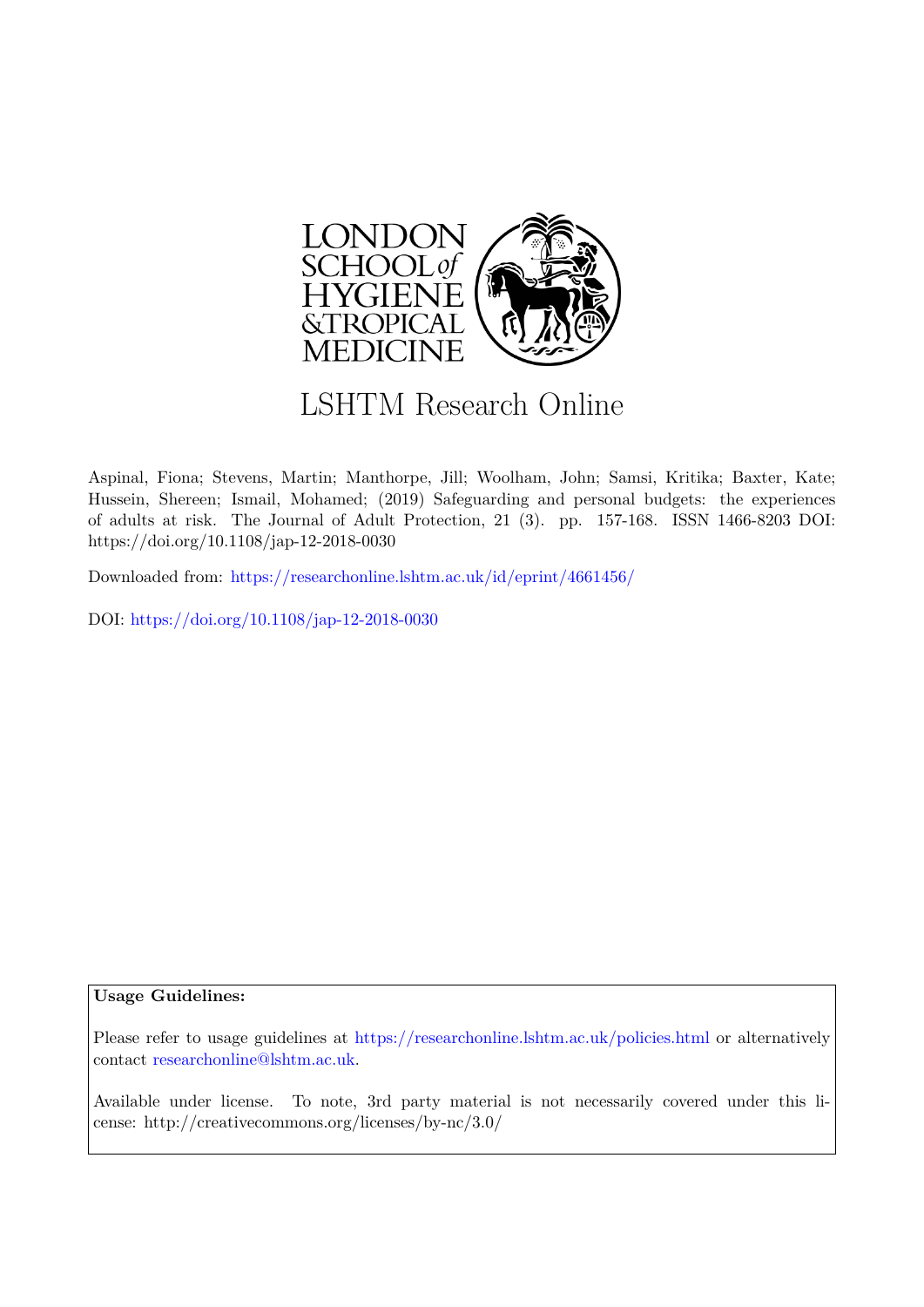

# **adults at risk**

|                  | Safeguarding and personal budgets: the experiences of<br>adults at risk                    |
|------------------|--------------------------------------------------------------------------------------------|
| Journal:         | The Journal of Adult Protection                                                            |
| Manuscript ID    | JAP-12-2018-0030.R2                                                                        |
| Manuscript Type: | Research Paper                                                                             |
| Keywords:        | Safeguarding, Personalisation, Personal Budgets, Direct Payments, Cash-<br>for-Care, Abuse |
|                  |                                                                                            |
|                  | <b>SCHOLARONE™</b><br>Manuscripts                                                          |

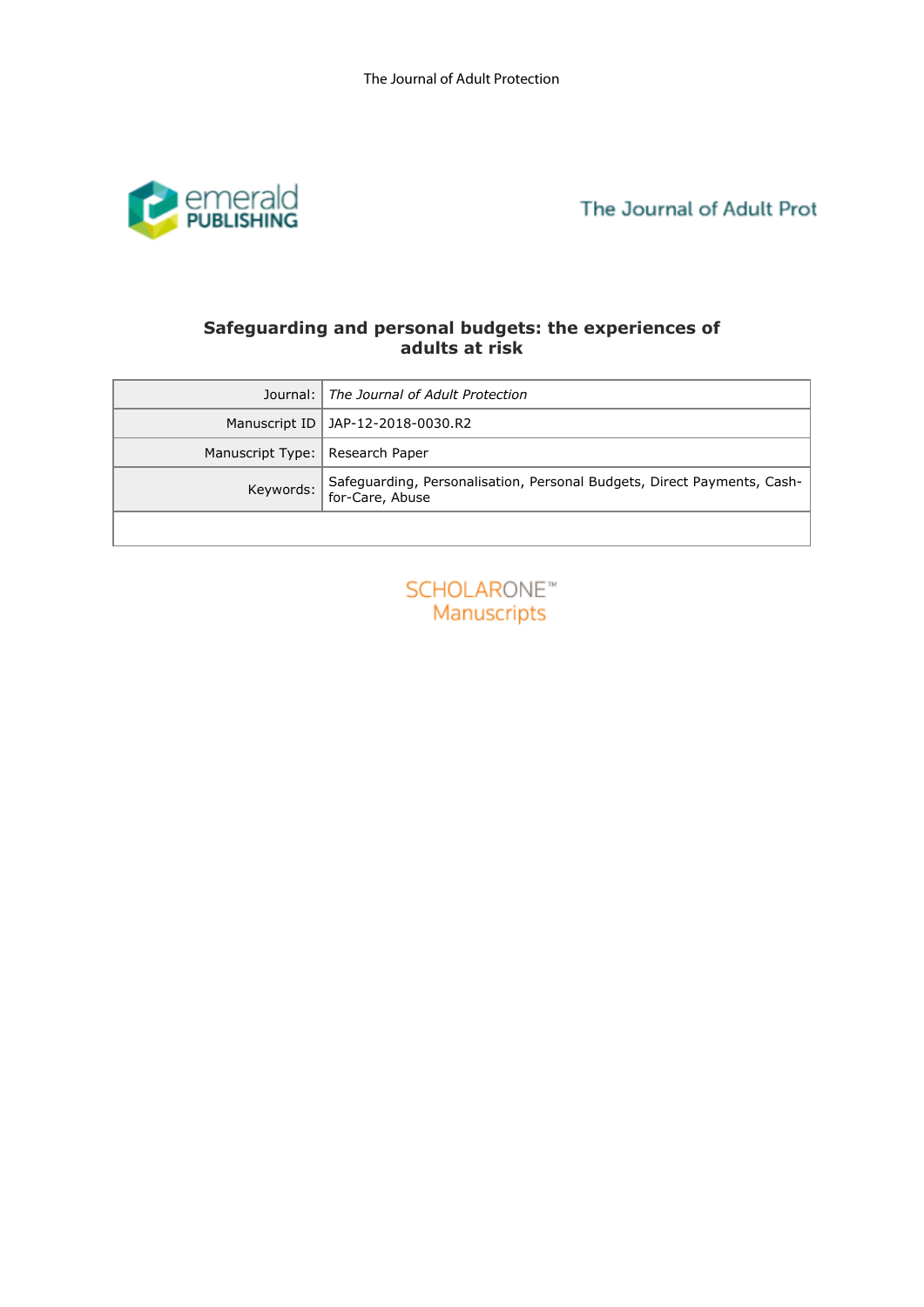## **Safeguarding and personal budgets: the experiences of adults at risk**

## **Abstract**

Purpose: This paper presents findings from one element of a study exploring the relationship between personalisation, in the form of personal budgets for publicly funded social care, and safeguarding.

Design/methodology/approach: Semi-structured interviews were conducted with 12 people receiving personal budgets who had recently been the focus of a safeguarding investigation. Participants were recruited from two English local authority areas and data were subject to thematic analysis.

Findings: The analysis identified three main themes: levels of information and awareness; safeguarding concerns and processes; and choice and control. Many of the participants in this small study described having experienced multiple forms of abuse or neglect concurrently or repeatedly over time.

Research limitations/implications: This was a small-scale, qualitative study, taking place in two local authorities. The small number of participants may have had strong opinions which may or may not have been typical. However, the study provides some rich data on people's experiences.

Hampy total strandination, the the form in the passion of the fact, and stagranding.<br>The Journal of Advisory and recently been the focus of a safeguarding invest<br>acre, and safeguarding.<br>  $\gamma$ /methodology/approach: Semi-str Practical implications: The findings suggest that adults receiving personal budgets may need information on an ongoing and repeated basis together with advice on how to identify and address poor quality care that they are arranging for themselves. Practitioners need to be aware of the influence of the level of information received and the interaction of organisational or legal requirements when responding to safeguarding concerns when care being supplied tries to reflect the benefits of choice and control.

Originality/value: This article reports original research asking adults with care and support needs about the interaction between two key policies of safeguarding and personalisation.

## *Keywords*

Safeguarding, personalisation, personal budgets, direct payments, cash-for-care, abuse.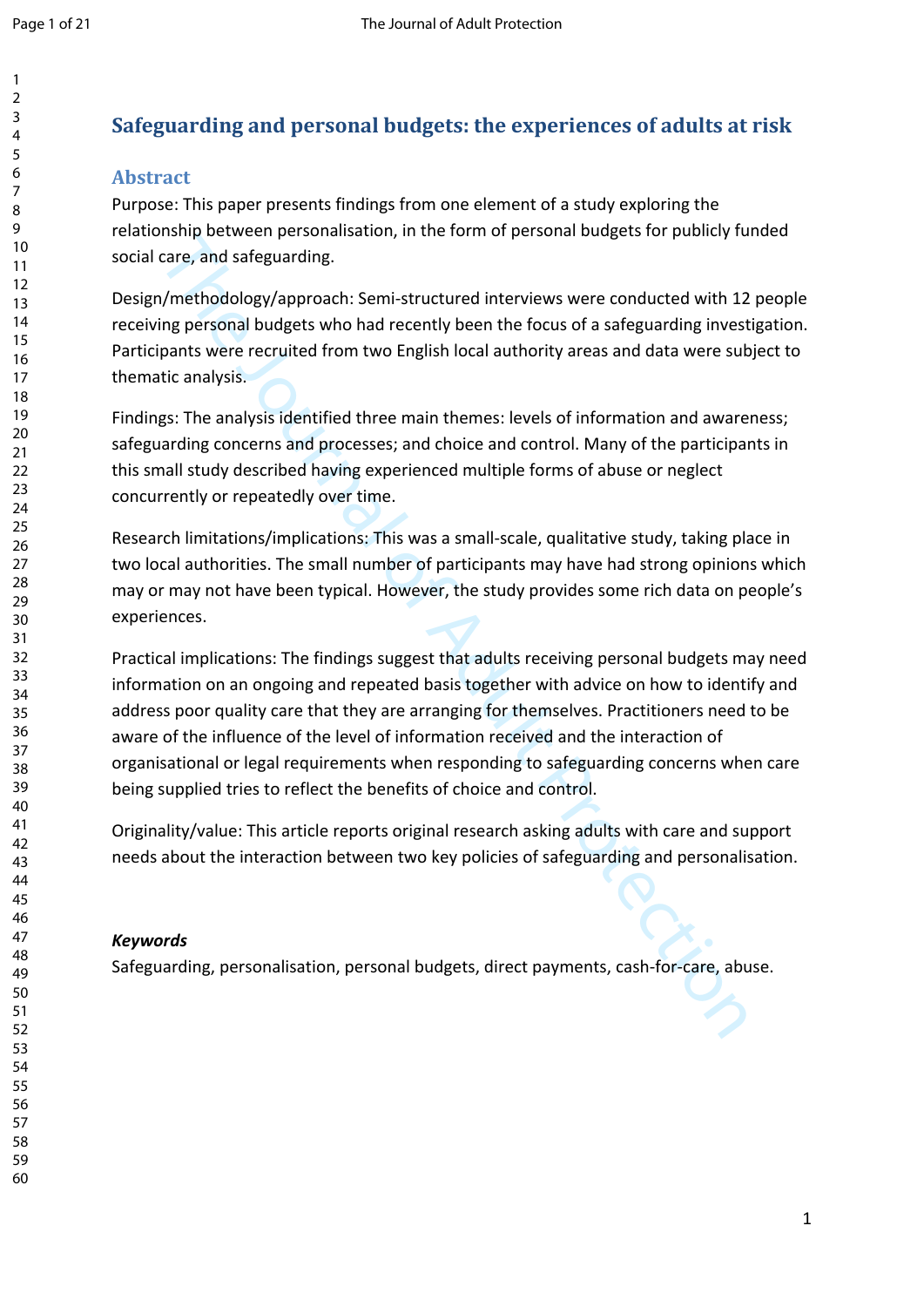## **Safeguarding and personal budgets: service user experiences**

## **Background**

Personalisation and safeguarding policies have led to major changes in social care practice in England over the last twenty years. Personalisation aims to enhance independence, choice and control by tailoring support to individual needs (SCIE, 2012) and providing individuals with more choice about the type and timing of help they receive and about who provides it. These policy developments were equally driven by a desire to reduce state involvement, minimise public expenditure, and to increase marketisation of the social care sector (Stevens *et al*., 2011; Daly, 2012). This drive to reduce the welfare state was accompanied by a transfer of some risks from the government to individual adults and their families (Whitfield, 2014).

Adult safeguarding is the term used in England to describe the principles and procedures through which 'adults at risk of harm' (terminology introduced with the Care Act 2014) have their rights protected and risks of harm addressed. While local councils with social services responsibilities (hereafter referred to as local authorities) have lead responsibility for safeguarding, this is shared across statutory organisations such as the NHS and police services.

## **Personalisation and safeguarding**

of orcharact methapone and mathemole and the proton and the orcharact and the protocolation and the production of the protocolation and the protocolation of the protocolation of the product who provide about the type and t Local authorities are responsible for providing support to eligible (on the grounds of need and means testing) people needing very substantial help with everyday activities, such as personal care, keeping safe and avoiding harm. In the past, a fairly standard set of services was offered leaving little room for service users to shape their support (SCIE, 2012). Personal budgets, introduced in 2007 (HM Government, 2007), are the main mechanism used to promote personalisation in England (Manthorpe *et al*., 2011). They are one form of cash-for-care schemes, a development in social care provision happening internationally (Schwartz, 2013). Such schemes involve allocating money to people eligible for publiclyfunded social care that they use to plan and purchase their own care and support.

A personal budget (PB) is a notional allocation of money to meet an eligible person's care and support needs that can either be taken as a cash payment – a Direct Payment (DP) – to enable the person or their representative to purchase the care to meet agreed needs. The amount of the PB is determined by an assessment undertaken by a social worker or care manager and is intended to be sufficient to meet assessed and eligible social care needs. Using a Direct Payment (DP), eligible individuals or a family member (proxy budget-holder) are able to buy services, equipment or directly employ their own care workers or personal assistants (PAs) (HM Government, 2014). Alternatively, people can choose to have a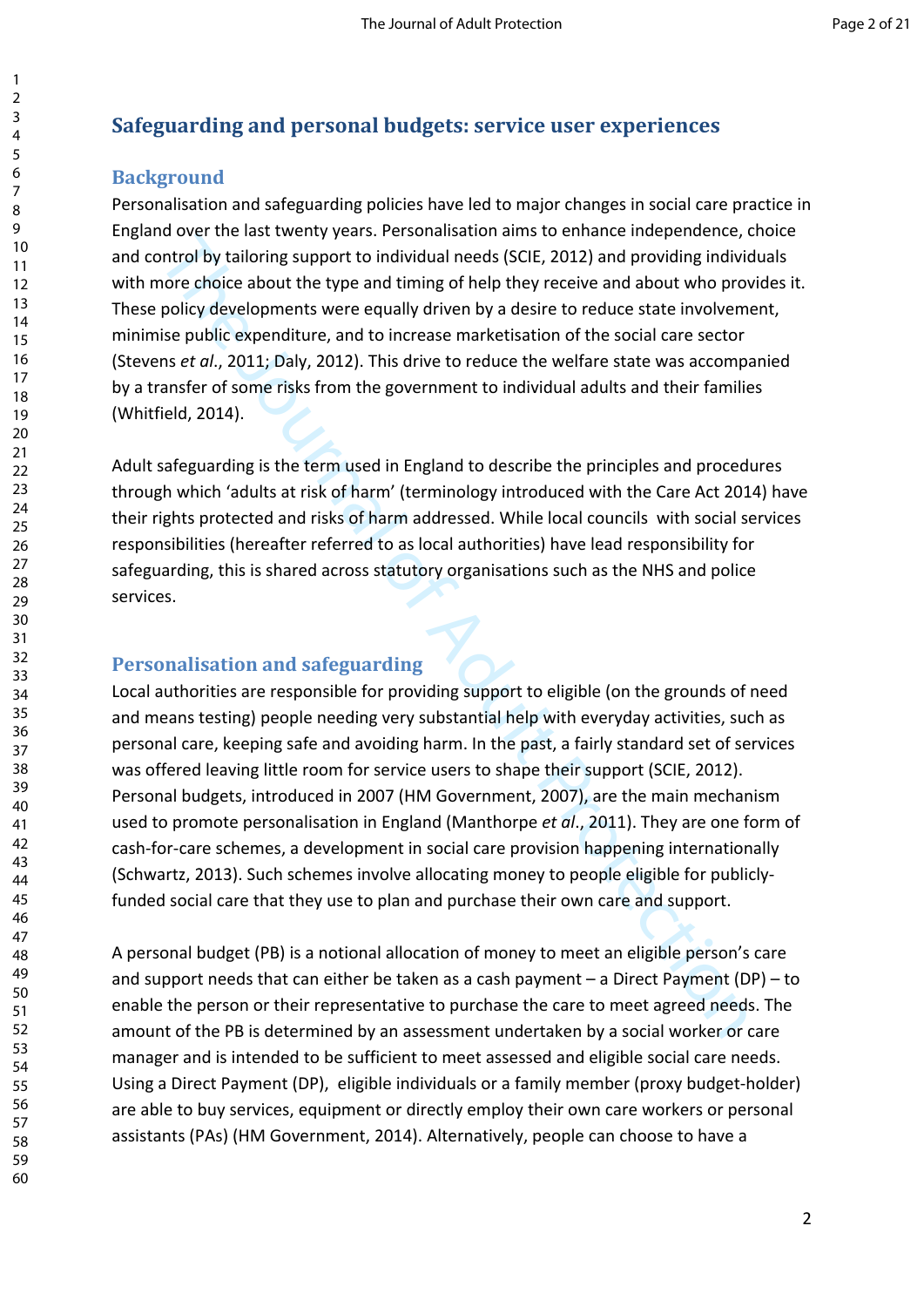'managed' PB whereby the local authority commissions (arranges and pays from the allocation) services on their behalf. A combination of these is also possible (Gheera, 2012).

Some evidence suggests that approaches like PBs and DPs have promoted more personalised services and enable some people to achieve greater choice and control over the support they receive (Glendinning *et al*., 2008). However, there is no clear research evidence of benefits for older people as a group (Glendinning *et al*., 2008; Woolham & Benton, 2012; Rabiee *et al*., 2013; Woolham *et al.,* 2018; Rodrigues, 2019).

There is continuing debate about whether PBs/DPs put people more (Adams and Godwin, 2008) or less at risk of harm (Tyson, 2010). Some social care staff, for example, have expressed concerns that employing unregulated care workers or relatives might lead to poor quality care and increase the risk of neglect and abuse or exploitation (Manthorpe *et al*., 2009; 2011). However, there is little strong research evidence to support either case.

This article reports findings from interviews conducted as part of a wider study that explored the relationship between safeguarding and the use of PBs (Stevens *et al*., 2014) . In the wider study, national datasets about safeguarding and social care use (Ismail *et al*., 2017) and relevant local documents (Manthorpe *et al*., 2015) were analysed and local authority safeguarding staff were interviewed (see Stevens *et al*., 2016).

The research was funded by the NIHR School for Social Care Research. It received ethical approval from the Dyfed and Powys Research Ethics Committee (July 2012) (Ref: 12/WA/0191) and research governance approval by the relevant local authorities.

## **Methods**

pport they receive (Glendiming et al., 2008). However, there is no dear researce of benefits for odeer people as a group (Glendiming et al., 2008; Woolham, 2012; Rabiee et al., 2013; Woolham et al., 2018; Rodrigues, 2019). We focused the research in three local authorities in different geographical areas of England. Each of the areas selected had different types of administrative structures, safeguarding structures and processes, and numbers of safeguarding referrals (see Table 1). In selecting these sites, we aimed to compare and contrast experiences in different organisational contexts and, where findings were consistent across the three local authorities, to provide generalisable data (Yin, 2003).

We conducted in-depth, semi-structured interviews, guided by a topic guide. This approach ensured that we addressed relevant topics but allowed flexibility to explore in-depth participants' experiences, perceptions and any additional topics emerging during the interview (DiCicco-Bloom and Crabtree, 2006). This approach particularly suited this research, where we wanted to explore three questions: What were people's experience of personalisation, especially those in receipt of PBs? What were their experiences of responses to safeguarding concerns that had arisen; and what were, from their perspectives, the processes through which these safeguarding concerns had been resolved?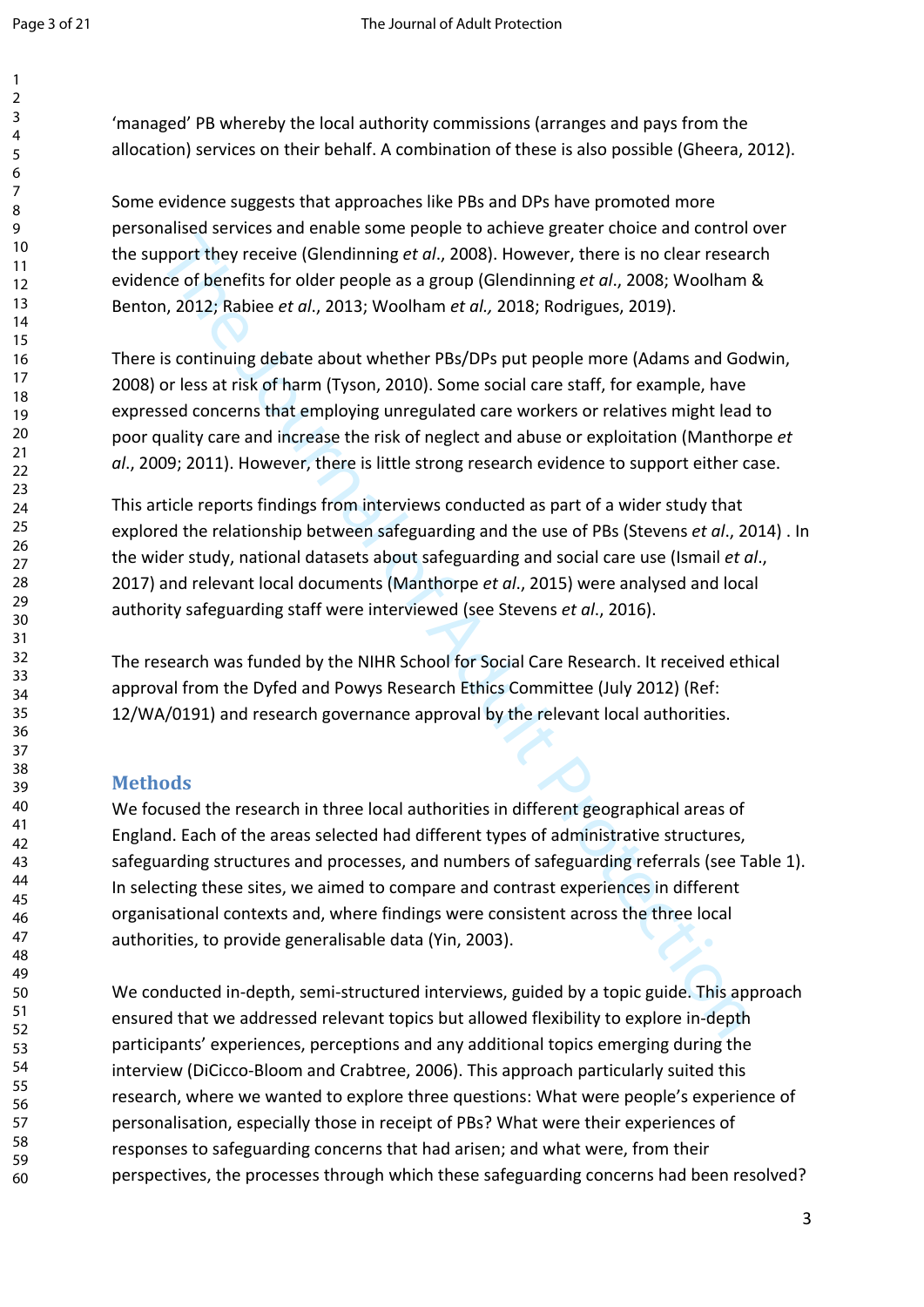We also wanted to understand how the distinct policies of personalisation and safeguarding came together in practice from the participants' perspectives.

## **Identifying and recruiting the sample**

We aimed to recruit up to 10 DP-holders and 7 proxy budget holders in each area. We had planned to focus our research on DP-holders because we were particularly interested in hearing the views of those managing their own support since this was one of the key concerns raised by practitioners in local authorities. However, after initial difficulties in recruiting the required sample, we revised our eligibility criteria based on advice from local authority safeguarding staff (see Box 1).

## *INSERT BOX 1 HERE*

Using these revised eligibility criteria, we sent all eligible individuals a recruitment pack via their local authority and asked them to respond directly to the research team. All participants gave informed consent prior to interview. The research team took the perspective that informed consent is an ongoing process and, as such, monitored this throughout. Table 1 shows the eligible sample and the numbers of people responding and participating.

### *INSERT TABLE 1 ABOUT HERE*

ed to focus our research on DP-holders because we were particularly interested<br>the views of those managing their rown support since this was one of the key<br>straised by practitioners in local authorities. However, after ini All those responding in Site One initially agreed to take part in the study. However, one interview had to be abandoned when, despite initial consent, it became clear the individual did not want to participate, and thus no interview was undertaken. Due to organisational process issues in Site Two, we were not able to recruit any participants from this site. In Site Three, one person's response form indicated that they were 'not interested' in taking part; another agreed to participate once their personal circumstances changed. They agreed to contact the research team when their circumstances changed, but we heard no further from them.

We were therefore unable to recruit the number of people initially planned. In total, we recruited 11 PB holders and one proxy budget holder. Despite the small numbers, the people we interviewed reflected different age groups, genders and support needs, as shown in Table 2.

## *INSERT TABLE 2 ABOUT HERE.*

### **Conducting the interviews**

All participants were interviewed in their own home. Some requested that a member of their family or their PA be with them during the interview so that they could clarify matters,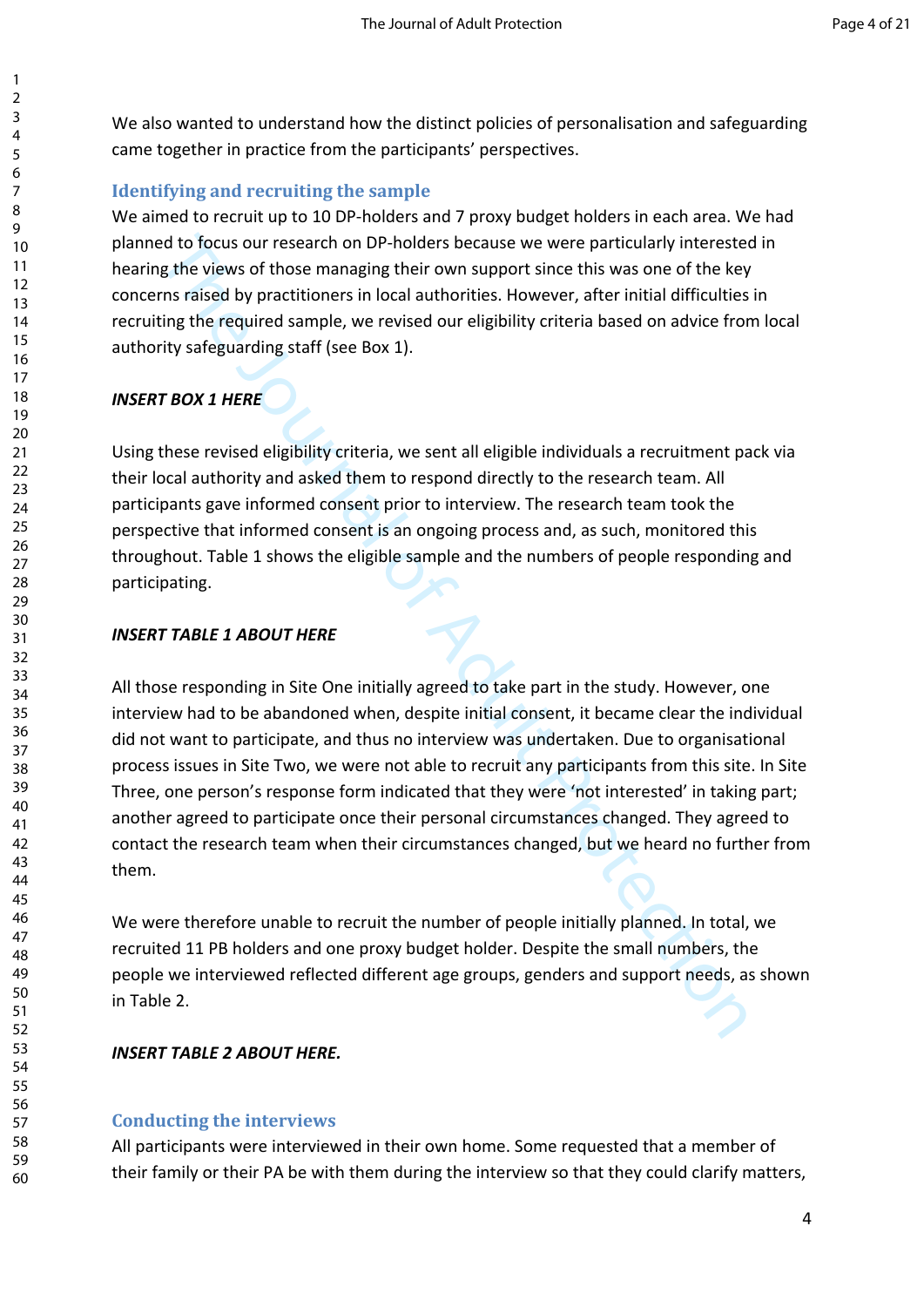timescales and processes as needed. The opt-in nature of recruitment may have assisted in making most interviews feasible as only those who wanted to take part would be doing so. All participants agreed to their interview being audio-recorded. Data collection took place between May and October 2013. Although we have published from this study already, it has not been possible to present the data covered in this present article until some time after data were collected.

In the interviews, we asked about the type of support required, what support they received and how this was provided. We also sought details about funding and the degree to which participants directed or arranged their support themselves. Finally, we asked about the safeguarding concerns that had been raised, how these were dealt with and by whom, and what, if anything, had changed as a result of the safeguarding intervention. Interviews lasted between 30 and 90 minutes, and we encouraged participants to talk in as much detail as they wished.

## **Analysis**

From the content of the same of the same of the same of the same of the same of the same of the same of the same of the same of the same of the same of the same of the same of the same of the same of the same of the same o Interviews were analysed thematically. Thematic analysis provides a flexible, detailed approach to summarising qualitative data and enables the complexity and richness of data to be retained (Braun and Clarke, 2006). The thematic analysis followed standard processes (e.g. Miles and Huberman, 1994); a thematic framework was developed and data were summarised into the themes. We were not able to compare findings between sites as we had originally intended because we recruited fewer people per locality than anticipated, and none in one site. Instead, we analysed the data as a whole, identifying key themes across the sample.

Given how small the sample proved to be and likelihoods of running the risk of being able to link data to a given respondent - especially where cases had been publicised in local newspapers - we decided not to use direct quotations from respondents and to avoid indepth description of the reported abuse/neglect. Instead, we followed Taylor's (2012) suggestion to summarise the data without illustrative quotations (see also Corden and Sainsbury, 2005) and have used collective pronouns to further minimise the risk of breaching participant anonymity.

## **Findings**

The interviews identified three main themes about personalisation and safeguarding, and how these interact in practice: level of information and awareness; safeguarding concerns and processes; and choice and control.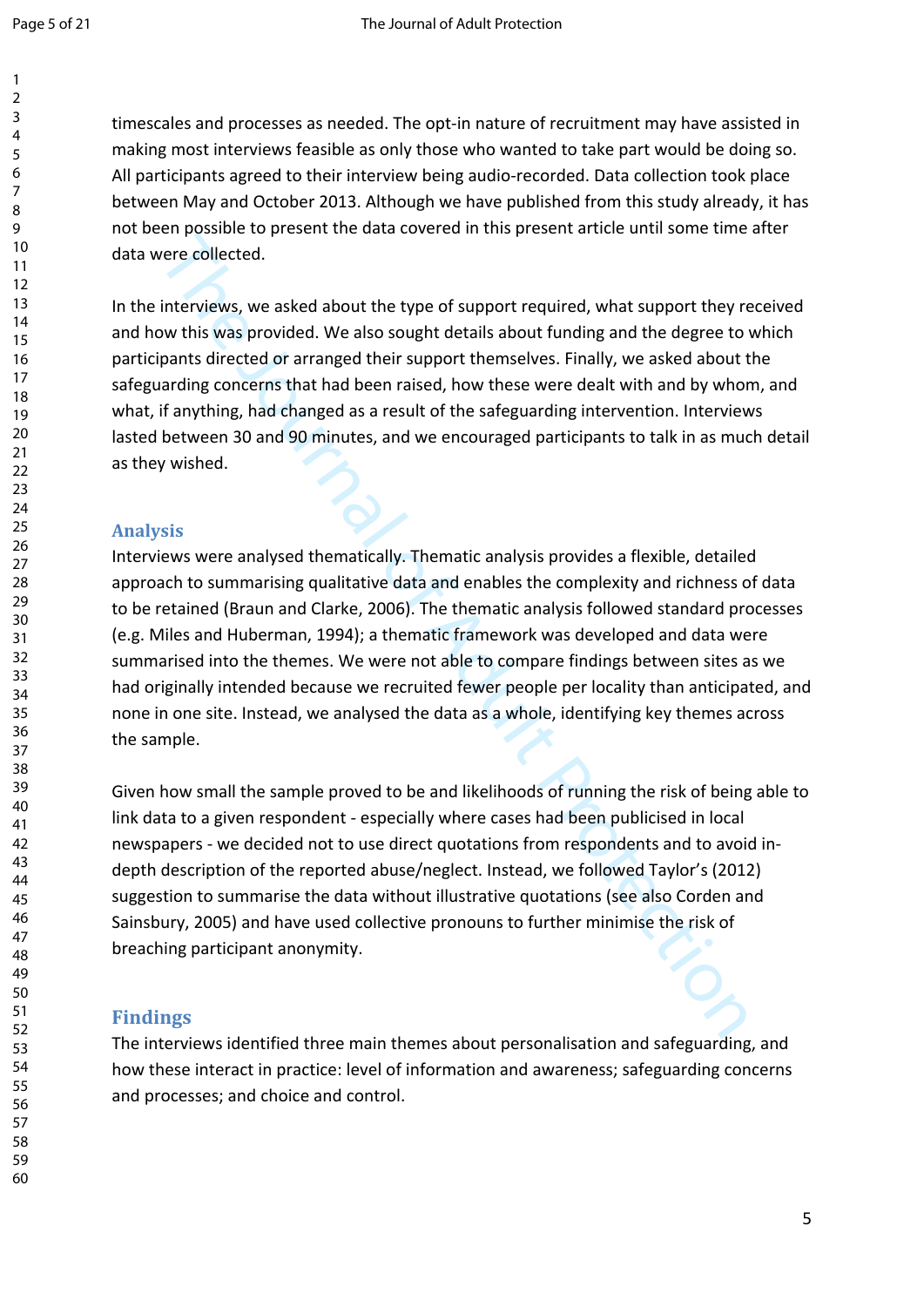## *Level of information and awareness*

Interview participants had varying levels of awareness of how their support was funded, the risks they faced, and the safeguarding concern and resulting investigation they had recently experienced.

## Information and awareness about funding

Most participants had 'managed' PBs. Of the 12 participants, one was a proxy budget-holder (a family carer), one received a DP and seven had a managed PB. Three participants did not know how their care was funded, but from their other answers, it is likely that they had a managed personal budget.

Only three people were very clear about the mechanisms through which their care was funded: the proxy budget-holder; the DP-holder; and a parent who, after previous bad experiences with DPs, actively decided to take a managed PB for her child instead. Nonetheless, these three participants remained uncertain about some aspects of their care funding, particularly about making financial contributions towards their support. For example, the DP-holder said that no-one had told him about recent increases to his personal contributions towards his support package. Consequently, he did not know why this change had occurred or how this had been calculated and felt unsupported in arranging processes for increasing his payments.

mation and awareness about funding<br>
anticipants had 'managed' PBs. Of the 12 participants, one was a proxy budge<br>
nily care/), one received a DP and seven had a managed PB. Three participants<br>
thow their care was funded, b The three people who were receiving or had received a DP in the past felt that they had not been given enough information before deciding to have this kind of budget. This was particularly related to the implications of their status moving from recipient of care to manager of their care, especially as regards to their change of status to employer of personal assistants (PAs). They suggested that this lack of information and support was partly responsible for subsequent difficulties or safeguarding problems they had gone on to experience with PAs. Although participants acknowledged that voluntary sector organisations in their area helped with some aspects of employing PAs (e.g. with payroll and recruitment) they were uncertain whether these organisations were able to help with, or advise on, discipline or dismissal processes if PAs proved to be unreliable or abusive.

## Information and awareness about risks

None of the participants reported receiving any information or advice about the things that could go wrong when arranging care and support or how to address any problems. Reflecting back after the safeguarding referral (the concern raised with the local authority that they might be at risk of harm), they felt that this had left them unprepared to acknowledge, or even recognise, potential abuse and were ignorant of the processes for dealing with problems, including safeguarding concerns, if they arose.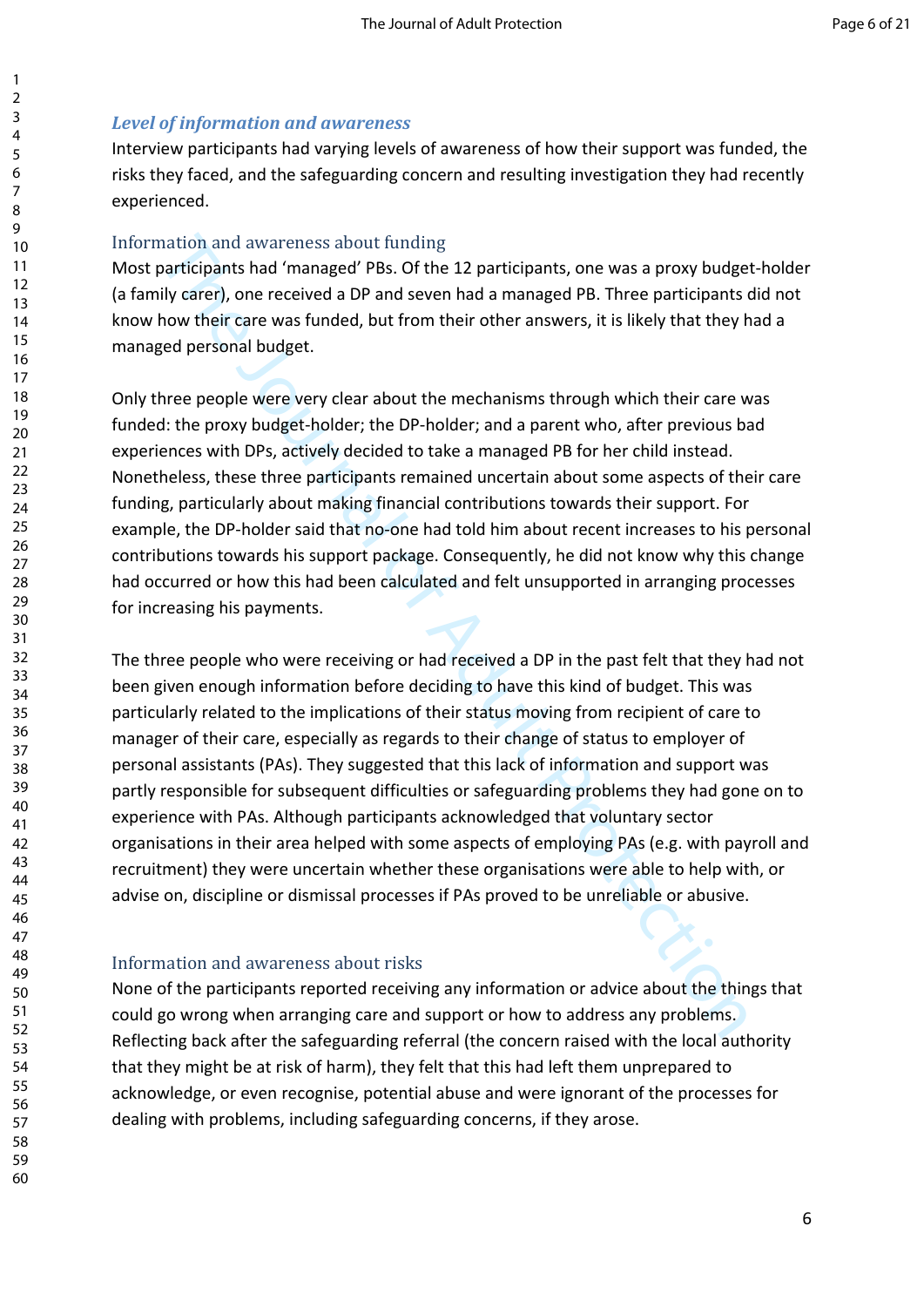Those who currently or previously received DPs explained that they had not been (or did not recall being) advised or warned about the possible risks that might arise by employing PAs, the processes that could help them to counter problems before they arose (such as criminal record checks/disclosure and barring checks), or the processes to follow if problems did arise. This was seen as particularly problematic because the DP-holders reported safeguarding concerns that directly related to the PAs they employed. For example, one participant described how one of their PAs regularly withdrew higher amounts of cash than agreed from the DP-holder's bank account and keeping the difference for themselves.

## Information and awareness about the safeguarding concern and process

Not everyone we interviewed was aware that there had been a safeguarding investigation concerning them in the past 12 months. This might seem surprising given that only those people for whom there had been a full safeguarding investigation had been invited to take part in the study. However, some participants acknowledged they had a poor memory, while others seemed not to think about their experiences in safeguarding terms. For example, several participants described repeated problems or difficulties they had experienced with poor care or family support, attitudes and behaviour but failed to link this to safety, abuse or neglect.

marding concerns that directly related to the PAs they employed. For example, or<br>and ing concerns that directly related to the PAs they employed. For example, pant described how one of their PAs regularly withdrew higher a Participants who recalled the safeguarding concern and investigation felt that they would be able to recognise and know how to deal with a similar problem in the future; some would follow similar procedures because these had resolved the problem before, while others maintained that they had learnt from mistakes and would act differently, such as reporting concerns earlier. Most of these participants said that they would speak, in the first instance, to one of their PAs/care workers or the employing care agency. However, people whose safeguarding concern had related to care agency staff were not certain of the right course of action to take. Should they report it to the agency first (which, for one participant, had increased difficulties) or should they report it directly to someone at the local authority? Participants were also concerned that reporting any problems to the local authority might lead to support workers with whom they had built a relationship, and often cared for, being investigated and 'getting into trouble'.

Thus, despite mechanisms in place to inform people about funding choices and safeguarding policies in the local authorities involved in this research, participants generally did not remember being advised about the different ways in which they could receive their PB, how to identify safeguarding risks, or what to do if they encountered any difficulties. This does not necessarily mean that they were not given the information. However, it does perhaps indicate that practitioners might need to re-think their approach to information giving, a point we elaborate later.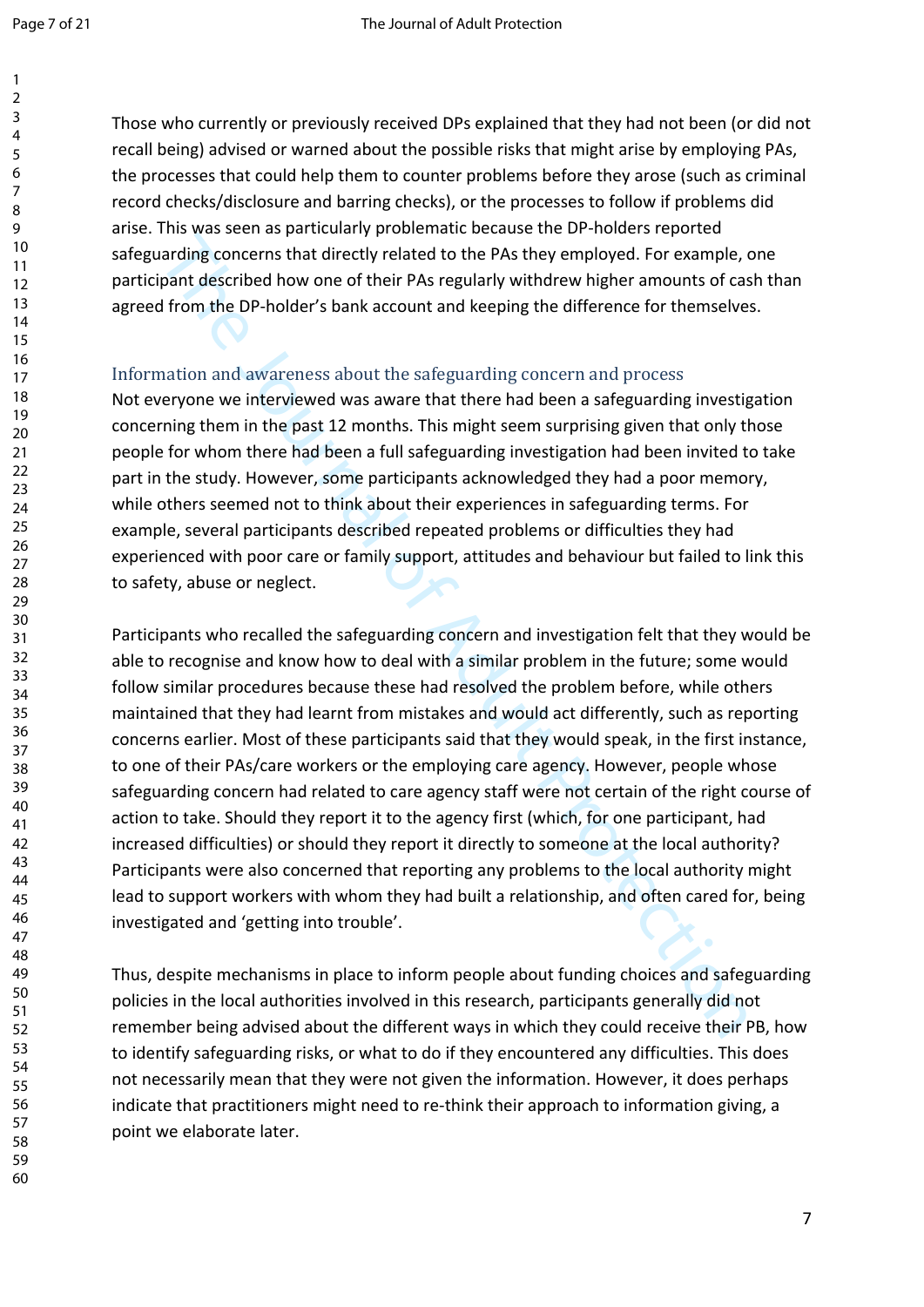## *Safeguarding concerns and processes*

We asked participants to tell us about any safeguarding problems that they experienced in the previous 12 months. Table 3 shows the different types of problems participants reported, although it was not certain that their reports remained within this research's timeframe or were accurately recalled.

## *INSERT TABLE 3 ABOUT HERE*

Eight participants reported multiple incidents of abuse occurring over the same time period. For example, one participant reported concurrently experiencing an inappropriate (sexually motivated) advance from a care worker, poor quality care and bullying from other support staff, while another concurrently experienced neglect, financial abuse, intimidation and violence.

Those who experienced abuse within the study timescale (previous 12 months) had also experienced some form of abuse before this time and in these cases had also experienced different forms of abuse occurring at the same time.

## Care/support workers and personal assistants

The most commonly reported safeguarding concerns were associated with care workers, support staff and PAs, and these typically related to quality of care and attitudes.

Poor quality of care described by participants included unreliability and poor timekeeping problems, poor knowledge of the person's health condition, lack of attention to needs and support required, and poor attitudes. Participants described situations where poor staff attitudes extended beyond poor quality care into incidents of neglect and/or verbal abuse. Two participants described their experiences of PAs stealing their money.

TTABLE 3 ABOUT HERE<br>TTABLE 3 ABOUT HERE<br>articipants reported multiple incidents of abuse occurring over the same time<br>ample, one participant reported concurrently experiencing an inappropriate (s<br>articipant reported motiva In cases where the care worker was employed by an agency, participants described being able to change worker or change care agency. However, dealing with such incidents when perpetrated by directly employed PAs was more problematic. Participants did not understand how to deal with these problems when they were both a 'victim' of abuse and also the perpetrator's employer, nor did they know whom they could approach for support and guidance in these situations. Furthermore, participants described the emotional distress they encountered when reporting a support worker to their agency or starting dismissal procedures for a PA because the boundary between the worker and employer had often blurred into a friend-like relationship over time.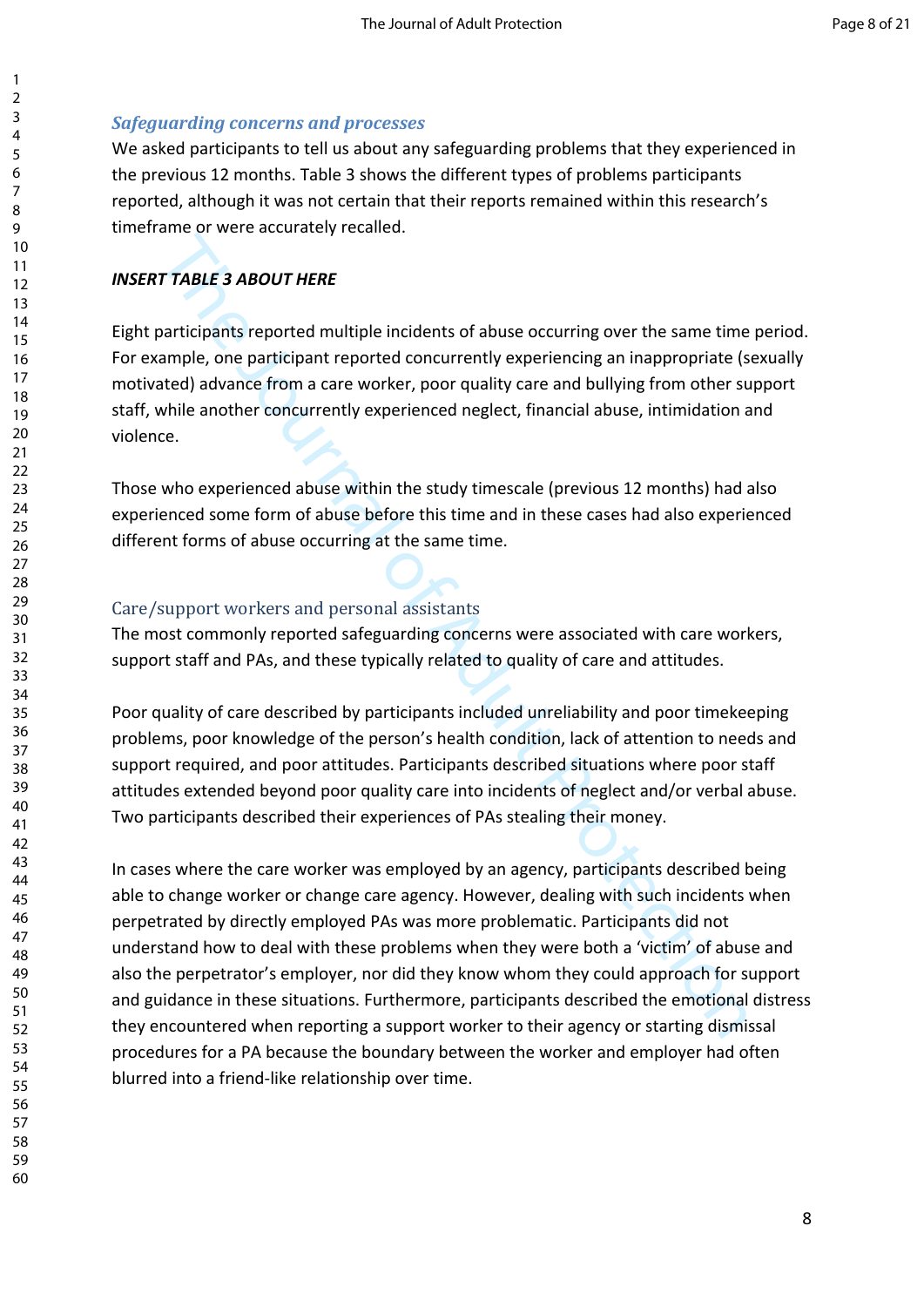## Safeguarding processes

Most of the participants who were aware of the safeguarding referral had identified the problem themselves, although it often had taken them some time to acknowledge and report it. Some participants, however, only realised that their treatment was abusive or neglectful once family members, neighbours or friends had become aware of it and had expressed their worries. None of the participants in this study reported any safeguarding concern being first identified by local authority practitioners who were monitoring or reviewing their PB arrangements.

issed their worries. None of the participants in this study reported any safeguar<br>their worries. None of the participants in this study reported any safeguar<br>or being first identified by local authority practitioners who w Once identified, reporting the safeguarding concern often took a 'staged' approach. The individual would initially speak to a trusted friend, family member or one of their PAs/support workers to establish the severity of the matter and to consider if and how it should be taken forward. From this point, participants decided whether they would deal with the matter themselves or report it. Where the problem related to care workers provided through an agency, most participants chose to deal directly with the care agency to try to remedy the problem themselves. Only if this did not achieve the desired results did participants contact their local authority to seek their assistance.

Some participants asked their PAs/support workers to report the problems to the appropriate organisations. In one case of suspected financial abuse, the participant did not feel the problem was being dealt with quickly enough by their support workers and decided to ask the police to investigate. In another, the participant's senior PA guided and supported them through a difficult safeguarding and employee disciplinary procedure against another PA.

Despite some of the local authority practitioners reporting that they formally involve adults at risk in all stages of the safeguarding investigation, most participants said they were unaware of the formal safeguarding process their case had undergone at the local authority level. Participants did not necessarily see this as a problem; they were more concerned that an adequate resolution had been achieved, rather than how it had been achieved.

## Outcomes of safeguarding interventions

All participants reported some changes to their care plans, support workers or living arrangements following a safeguarding referral. Given that the safeguarding concerns in this study mainly involved PAs/support workers, it is not surprising that most of the participants reported they made changes to their support worker arrangements, including replacing staff and/or changing their staff-providing agency. For example, one participant described being guided by the voluntary organisation that provided advice on their status as an 'employer' and their senior PA to institute a new employment process to ensure applicants knew exactly what was involved in being their PA. This support was instrumental in him developing and implementing new employment policies to reduce the risk of similar abuse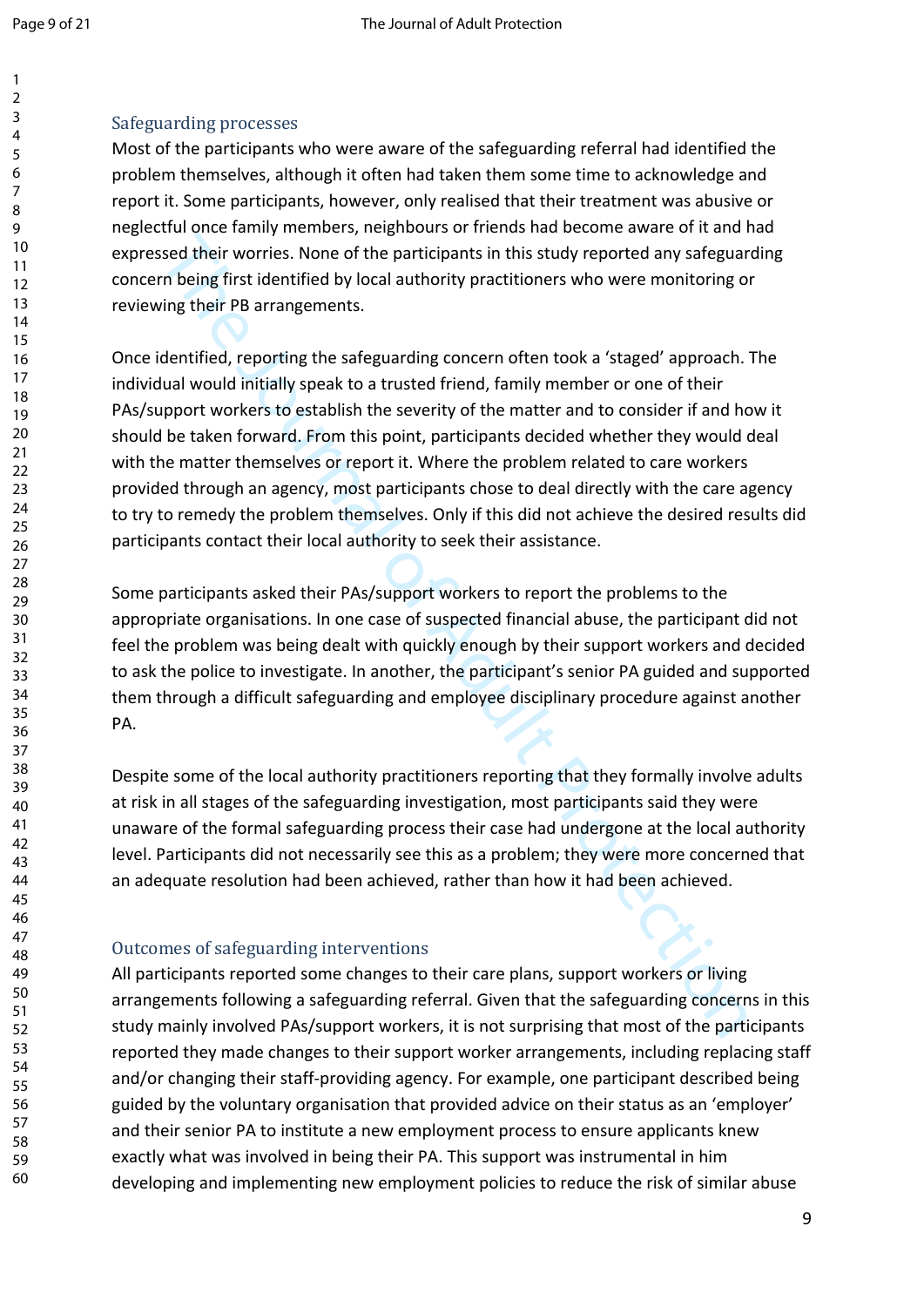happening again. Another described waiting several weeks until their next local authority review visit to report their concerns about the safeguarding problems that were arising with several current agency support workers. The local authority practitioner in this case resolved this problem by arranging for another agency to provide the support and instituting a review of the current care agency.

## *Choice, control and independence*

As outlined above, advocates of personalisation claim that it promotes individuals' choice and control. We asked all participants whether they had a choice about the way their care was funded, the support they received and who provided the support. Some participants described improved choice because of PBs and DPs, while others felt that decisions were still being made about them rather than with them.

### Choice of funding arrangement

er, extended independence of personalisation claim that it promotes individuals' clined above, advocates of personalisation claim that it promotes individuals' clined bove, a doctore about the way the lotter of the support Only three participants remembered being given a choice about funding arrangements for their support. Two participants chose to receive DPs (one as a proxy) and the other chose that their adult child should receive a managed PB rather than becoming a proxy budget holder for their child. Most of those who received a managed PB had no recollection of being offered any other funding option. While this may reflect the sample and possible problems with recalling specific conversations about funding options, it might be that participants who had experienced financial loss or mismanagement or abuse in the past may not have been offered other options because their care managers felt this was inappropriate due to a clear risk analysis or perhaps a paternalistic approach. We do not know how such arrangements were discussed.

## Choice of care package and support providers

Some participants, whether receiving a DP or a managed PB, described being actively involved in making decisions about their support, the activities they engaged in and the people who supported them. Indeed, one person felt they and their adult child had greater choice and control over decisions since they had switched from DPs to a managed PB.

However, most of the other participants felt that practitioners made all the decisions about what support they received and who provided it. Seven participants received care from workers employed by care agencies. None reported choosing the care agency themselves. Participants said that they had little say about which agencies provided their support as the local authority made the decision.

Only one of the people who accessed support from a care agency had been able to choose their support worker. The remainder, including two participants who lived in supported housing, did not have any choice about their individual care or support workers. However,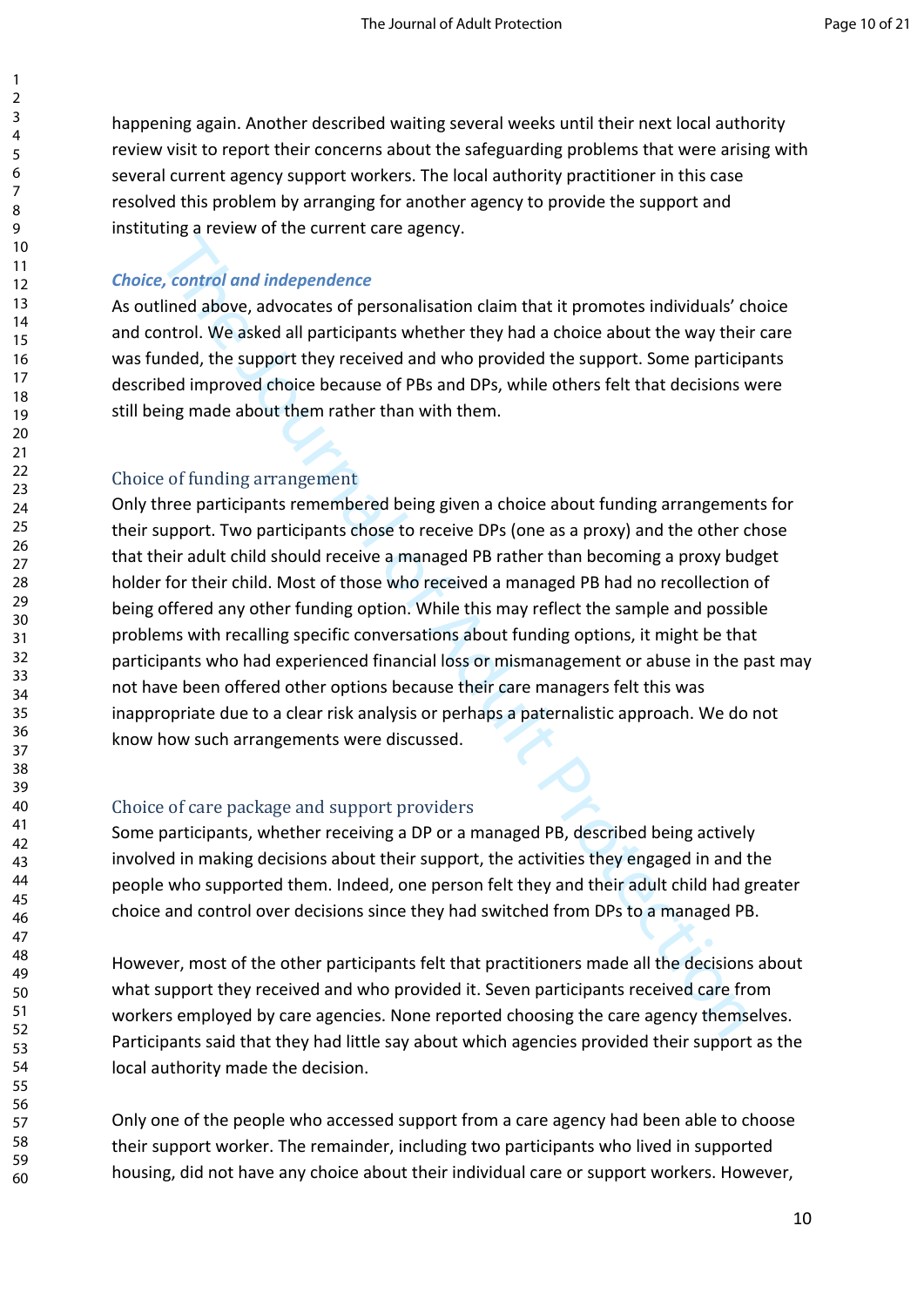they commented that if they had any problems with a particular worker, they could contact the agency and request an alternative.

### Choice in response to safeguarding concerns

safeguarding concerns arose with the care agency and/or individual staff, the<br>pants said local care managers had involved them in decisions about their supper<br>pants and the sete and involved them in decisions about their s When safeguarding concerns arose with the care agency and/or individual staff, the participants said local care managers had involved them in decisions about their support. However, only the participant receiving a DP felt they had been actively involved in all stages of the safeguarding investigation. The other participants described being actively involved only at particular stages of the process. For example, some participants reported the problem to the local authority or care agency but, once reported, they felt that they had no control over the process including, for example, not being able to request that the problem *not* be investigated, and no choice over the changes made to their support. This was particularly the case when concerns related to the conduct of agency staff. For example, one participant described how, when they expressed their reluctance that a case be taken forward, their care manager advised that they had to investigate because the agency workers also supported other people, and this might raise legal (in terms of protecting others) or contractual concerns.

Some participants reported that their support had moved to another care agency following the safeguarding investigation. However, none recalled being invited to express a preference about the new care agency. When concerns were related to the conduct of individual support workers, participants were often instrumental in ensuring that this person no longer provided their support. However, other than those who directly employed their support workers, only two participants reported being actively involved in choosing their new support workers. Thus, despite local safeguarding policies emphasising the importance of involving adults at risk, not all participants felt they had been involved throughout the safeguarding investigation or in determining their revised support plans.

### **Discussion**

The Care Act 2014, which was implemented after our interviews took place, emphasises the importance of local authorities providing comprehensive information about available services and support, accessing care and support, funding and/or signposting to financial advice and raising safeguarding concerns. Although undertaken prior to this Act, the findings of this study indicate that not all participants supported by PBs felt equipped to address safeguarding concerns. Participants felt they had not received enough or timely information or reported that the information they were given was confusing, particularly in relation to funding choices and awareness of risk and duties as an employer; a finding that has been reported elsewhere (Harkes *et al.,* 2014; Willis *et al*., 2015). This finding supports the requirement to provide information to service users in a timely and accessible way: for the people in this study, this might have meant being given information at the start of their PB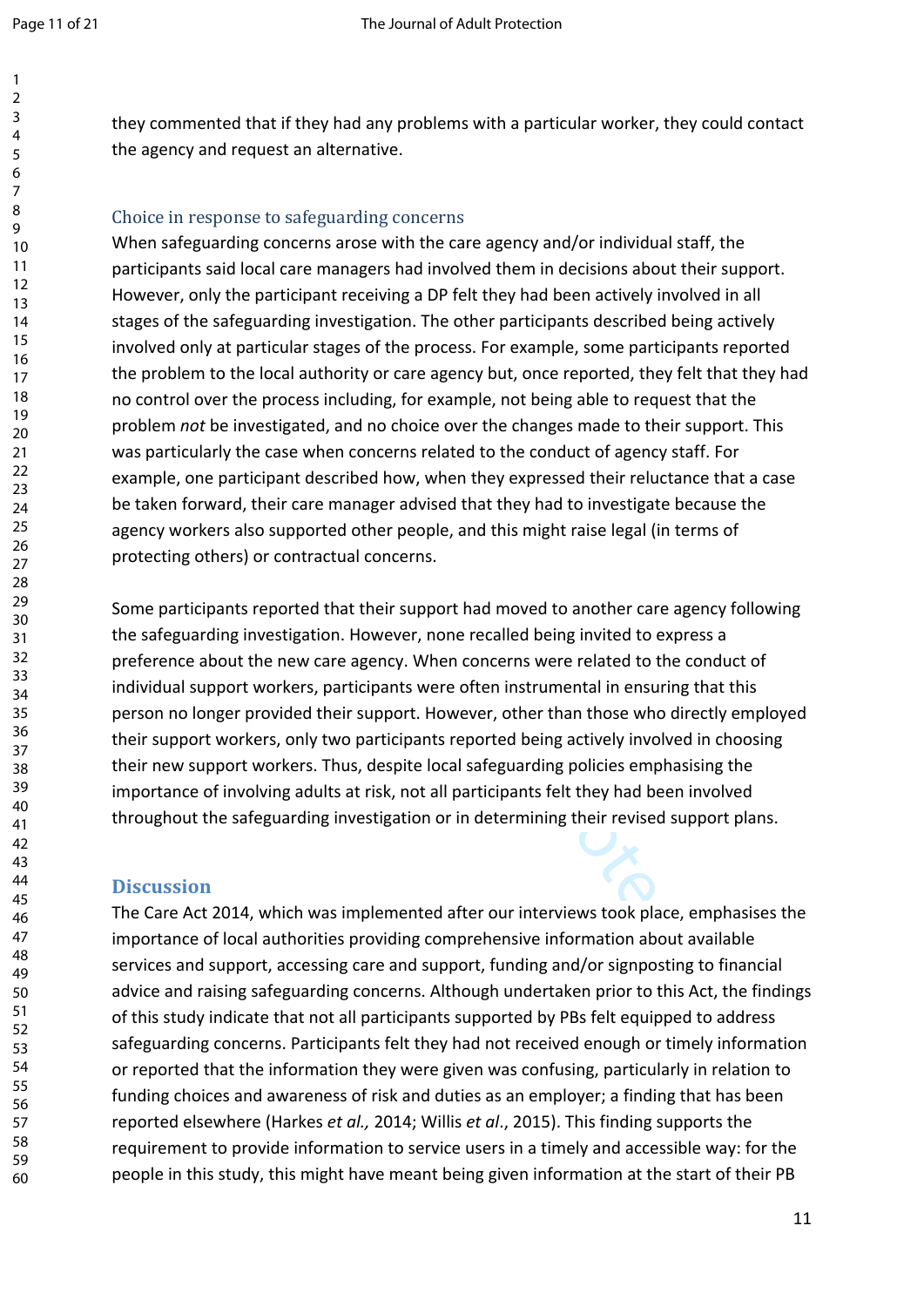and at regular intervals. Practitioners need to check that the information has been understood and ensure that people know how to seek support if they need it.

Some of the participants in our study were not necessarily able to recognise when they were starting to become at risk of abuse and neglect or when an incident had taken place. Instead, they depended on family, friends or PAs to bring the risks or harm to their attention. Providing information about navigating the social care system, including safeguarding processes, in and of itself is therefore unlikely to bring about positive care outcomes, particularly where there is an absence of professional advice on how to recognise poor quality care, abuse and/or neglect. Without this, a system where people are expected to be able to identify these concerns themselves is likely to leave some at particular risk, especially those new to using support services or people with impaired capacity. In addition, if people are unable to identify, and therefore report, safeguarding concerns, it is likely that local and national systems for recording incidents will under-represent the extent of these problems and minimise the opportunity for organisational and professional learning.

of the system of the system of the system and of the system and the system in the system in the system in the system including and the system including the social care system, including the social care system, including th Those participants who were aware that a safeguarding investigation had taken place outlined the emotional distress they were experiencing at the time, particularly when their complaint was about their care workers. Lines between friendship and employee had often become blurred, particularly where support was provided in social situations. Consequently, participants suggested that emotional support from elsewhere during the safeguarding process would improve their confidence in dealing with similar situations in the future should they arise and in choosing care workers. Without this, building trust in new staff could be difficult and add strain to the relationship. It is important, therefore, that staff involved in safeguarding ensure emotional support is available to enable people to rebuild confidence in their existing and new care workers and to sustain good relationships with social workers (Mackay *et al*., 2011).

The participants in this study had experienced poor care, abuse/neglect in the previous 12 months, but revealed that they had experienced this previously and that different types of abuse had often occurred concurrently. This is a reminder that all parties – adults at risk, practitioners and family members – might need to address the risks that abuse can reoccur and that people can be re-victimised. Furthermore, if any of these become aware that one form of abuse is taking place, then they may need to be alert to the possibility that other types of abuse are also occurring. The degree to which previous abuse, or one type of abuse, can indicate the likelihood of later or concurrent abuse needs further research so that its utility as a mechanism for organisational and professional learning, system change or a preventative tool can be understood. Indeed, findings from the practitioner interviews in this study (see Stevens et al., 2016) stressed the importance of monitoring for financial irregularities as indicators of both financial and other forms of abuse; which may have to be borne in mind when highlighting the potential for choice and control.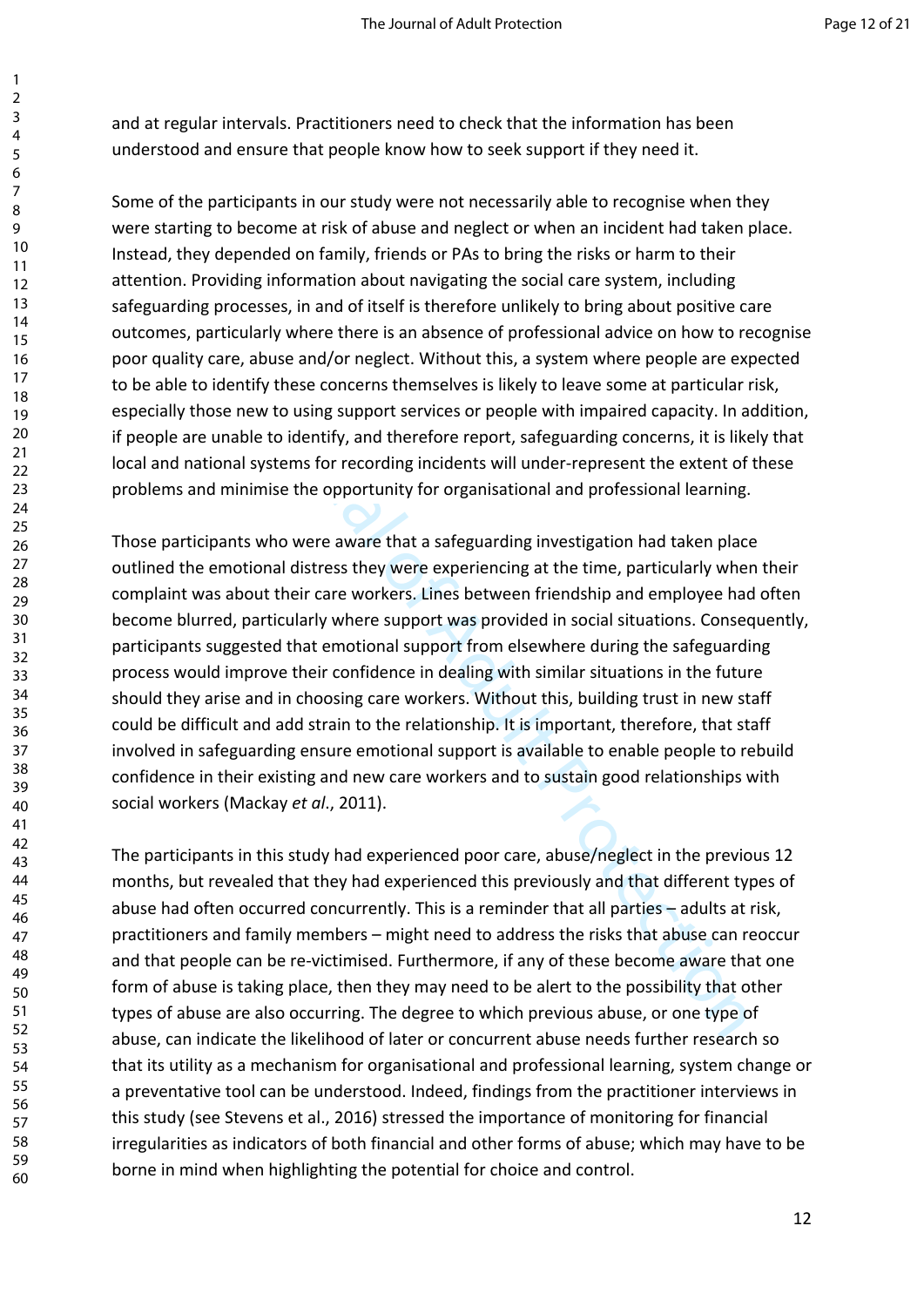Our study highlighted incidents where a participant's preferences were apparently overridden to enable wider public safety, organisational and legal requirements to be met. Thus, despite the rhetoric that personalisation necessarily improves choice and control, our research (in line with that of Barnes, 2011) indicates that involvement and choice in the safeguarding process were constrained by wider organisational imperatives and responsibilities, such as the need to ensure the safety of others at risk of harm. This suggests that promises of choice and control should not be over-stated. This study took place before the widespread roll-out of Making Safeguarding Personal (MSP) in England (an initiative that promotes a greater emphasis on achieving the outcomes that the person wants) (see Briggs and Cooper, 2018). New research would be helpful in understanding how MSP approaches are potentially changing such conversations.

## **Limitations of the study**

arading process were constrained by wider organisational imperatives and<br>isibilities, such as the need to ensure the safety of others at risk of harm. This<br>ist hat promises of choice and control should not be over-stated. This aspect of the research was small scale. This meant that we were not able to draw comparisons between the experiences of participants in different types of local authorities as originally planned. Nonetheless, our findings are supported by the wider safeguarding literature. Although the two sites through which participants were recruited were very different geographic areas and types of local authority, as well as different user groups, a larger sample of sites might have identified additional themes and enabled cross-site comparisons. We are not able to explain why there were no participants from one site. The small-scale precluded comparison of experiences between different types of care funding or reported abuse. Furthermore, participants' memories of safeguarding events may have been incomplete or hazy, given that up to 12 months had elapsed between the safeguarding investigation and our interviews. Our study design did not include seeking access to documentary records from the local authorities and this would enrich further studies by enabling some form of triangulation or comparison of accounts. Nonetheless, this study's findings point to potentially important themes that organisations and professionals need to consider as well as avenues for further research. In particular, as noted, the findings may be helpful in relation to current refinements of personalised approaches within safeguarding (Cooper *et al*. 2015; Cooper *et al.* 2018) and the emphasis on promoting wellbeing in social care as set out clearly in the Care Act 2014.

### **Conclusion**

This research identified several aspects related to safeguarding that practitioners could reflect upon when trying to implement safeguarding and personalisation policies, including information giving, supportive practice throughout the safeguarding investigation, and offering some assistance with monitoring quality of care and risks of abuse and/or neglect. Information giving is not new for local authorities but it is more clearly explained as a duty in the Care Act 2014 (Part 1, section 4).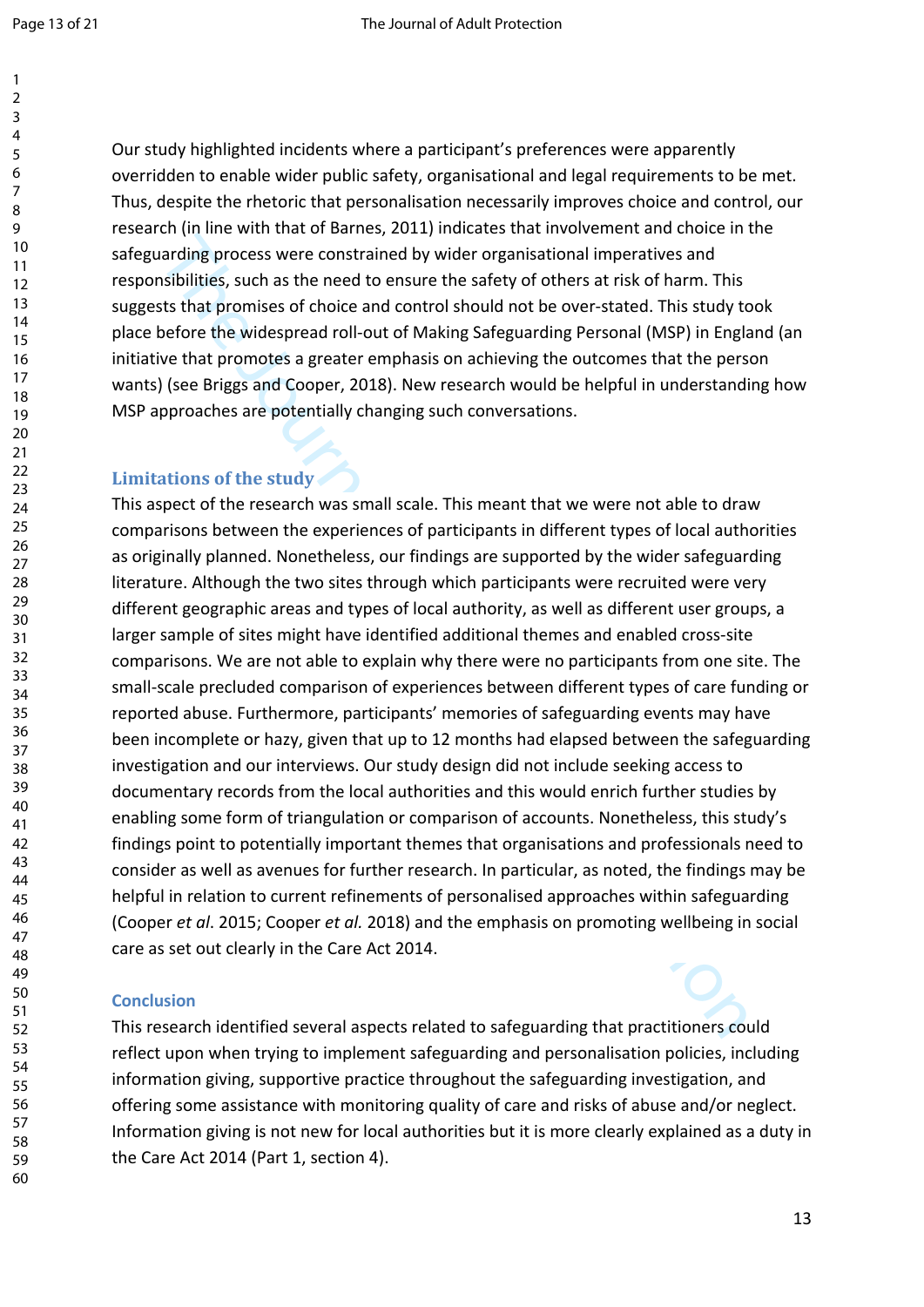Participants' accounts illustrated that when safeguarding concerns arise, their choice and control in relation to funding, support provision and safeguarding processes might be overshadowed by wider considerations related to other adults at risk. This may be highly appropriate. Indeed, for most participants, confidentiality and privacy were naturally compromised once safeguarding processes were underway. This may be inevitable, but efforts should still be made to help people realise the outcomes they want.

Thus, achieving the aims of safeguarding and personalisation simultaneously is difficult and raises challenges for practitioners, care users and policy makers. Framing care and protection in opposition to choice and control within policy and practice debates is unhelpful and this research suggests that a more nuanced understanding of protection and autonomy, which can encompass the merits of each for promoting choice and control whilst minimising risk of harm, needs to be part of conversations and practice.

### **Disclaimer and Acknowledgements (to be inserted after review)**

We would like to thank all the people who gave their time to take part in an interview for this study. This study was funded by the National Institute for Health Research (NIHR) School of Social Care Research (SSCR) (Ref: T976/EM/KCL2). The views expressed are those of the authors and not necessarily of the NIHR, School for Social Care Research, Department of Health and Social Care or the NHS.

THE JOURNAL OF -FA is currently supported by the NIHR Collaboration for Leadership in Applied Health Research and Care (CLAHRC) North Thames.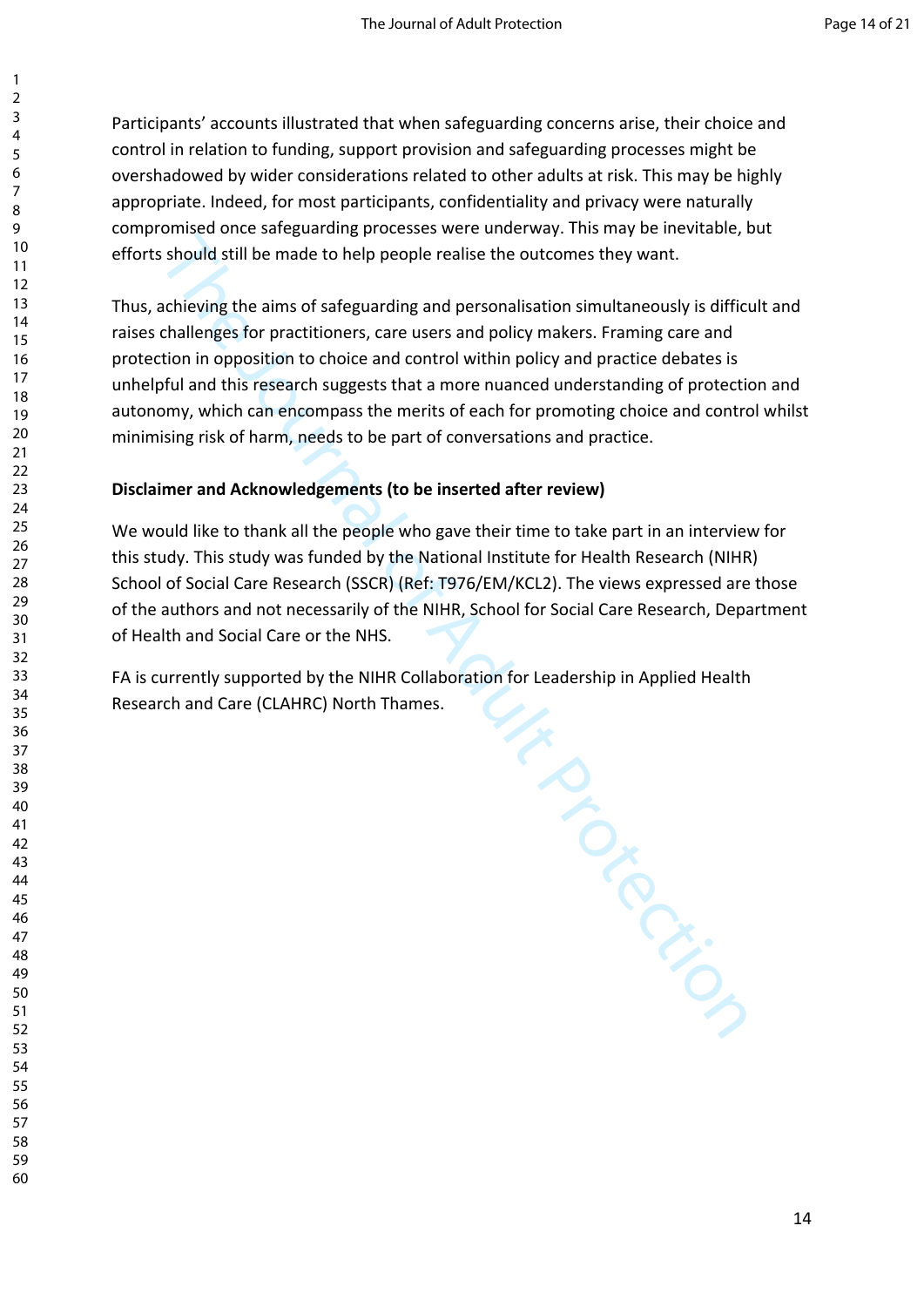#### 

## **References**

Adams, L. & Godwin, L. (2008) *Employment Aspects and Workforce Implications of Direct Payments* (Prepared for Skills for Care). London: IFF Research

Barnes, M. (2011) Abandoning Care? A critical perspective on personalisation from an ethic of care.' *Ethics & Social Welfare,* 5(2): 153-167

Braun, V. & Clarke, V. (2006) Using thematic analysis in psychology. *Qualitative Research in Psychology*, 3(2): 77–101

Briggs, M. and Cooper, A. (2018) Making Safeguarding Personal: progress of English local authorities, The Journal of Adult Protection, 20(1): 59-68, https://doi.org/10.1108/JAP-09- 2017-0032

Cooper, A., Lawson, J., Lewis, S. & Williams, C. (2015) Making safeguarding personal: learning and messages from the 2013/14 programme. *The Journal of Adult Protection*, 17(3): 153 – 165. DOI: http://dx.doi.org/10.1108/JAP-11-2014-0037

Cooper, A., Cocker, C. and Briggs, B. (2018) Making Safeguarding Personal and Social Work Practice with Older Adults: Findings from Local-Authority Survey Data in England, *The British Journal of Social Work*, 48(4): 1014–1032.

Corden, A. & Sainsbury, R. (2005) The impact of verbatim quotations on research users: Qualitative exploration. SPRU, University of York: York https://www.york.ac.uk/inst/spru/pubs/pdf/verbimpact.pdf

Daly, G. (2012) Citizenship, choice and care: an examination of the promotion of choice in the provision of adult social care. *Research, Policy and Planning,* 29(3): 179-189

DiCicco-Bloom, B. & Crabtree, B. (2006) The qualitative research interview. *Medical Education*, 40(4): 314–21

Gheera, M. (2012) *Direct payments and personal budgets for social care (SN/SP/3735).* London: House of Commons Library

e.' Ethics & Social Welfare, 5(2): 153-167<br>
V. & Clarke, V. (2006) Using thematic analysis in psychology. Qualitative Resection, 3(2): 77–101<br>
M. and Cooper, A. (2018) Making Safeguarding Personal: progress of English lay. Glendinning, C., Challis, D., Fernandez, J., Jacobs, S., Jones, K., Knapp, M., Manthorpe, J., Moran, N., Netten, A., Stevens, M., Wilberforce, M. (2008) *Evaluation of the Individual Budgets Pilot Programme: Final report*. York: Social Policy Research Unit, University of York. Available from: http://php.york.ac.uk/inst/spru/pubs/ipp.php?id=1119

Harkes, M.A., Brown, M. & Horsburgh, D. (2014) Self Directed Support and people with learning disabilities: a review of the published research evidence, *British Journal of Learning Disabilities,* 42(2) 87-101.

HM Government (2007) *Putting People First: A shared vision and commitment to the transformation of Adult Social Care*. London: The Stationary Office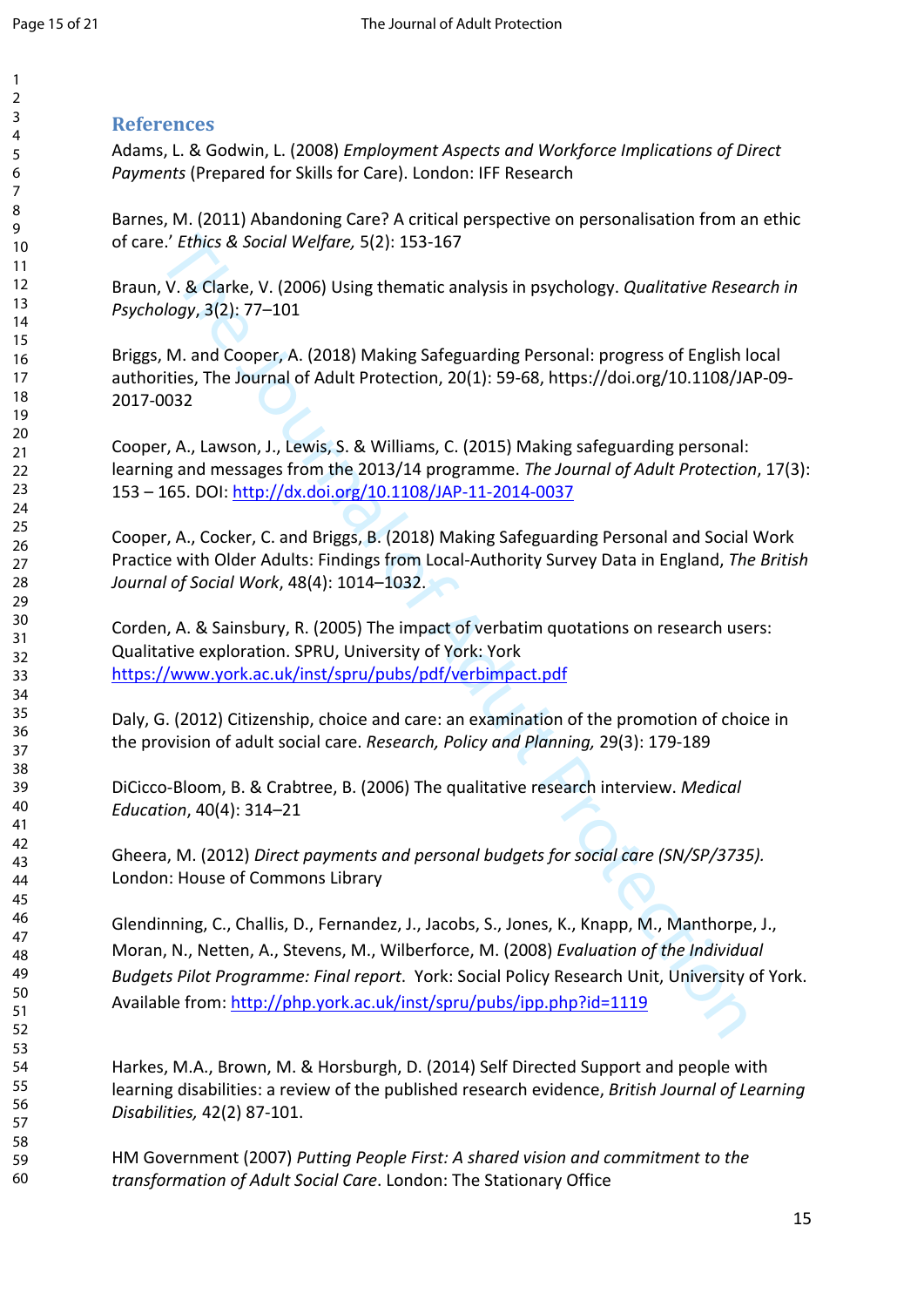HM Government (2014) *Care Act 2014.* London: The Stationary Office

Ismail, M., Hussein, S., Stevens, M., Woolham, J., Manthorpe, J., Aspinal, F., Baxter, K. & Samsi, K. (2017) 'Do Personal Budgets Increase the Risk of Abuse? Evidence from English National Data', Journal of Social Policy, 46(2): 291-311.

Mackay, K., McLaughlin, C., Rossi, S., McNicholl, J., Notman, M. & Fraser, D. (2011) *Exploring how practitioners support and protect adults at risk of harm in the light of the Adult Support and Protection (Scotland) Act 2007: Research Report November 2011.* Stirling, University of Stirling. Available from:

http://www.storre.stir.ac.uk/bitstream/1893/3524/1/ASP%20research%20report%20finalx. pdf (accessed 24/08/2015).

Ital Data", Journal of Social Policy, 46(2): 291-311.<br>
W, K., McLaughlin, C., Rossi, S., McNicholl, J., Notman, M. & Fraser, D. (2011) Entitled contributions support and protect draluts of trisk of harm. In the light of th Manthorpe, J., Stevens, M., Rapaport, J., Harris, J., Jacobs, S., Challis, D., Netten, A., Knapp, M., Wilberforce, M., Glendinning, C. (2009) Safeguarding and system change: early perceptions of the implications for adult protection services of the English Individual Budgets Pilots: a qualitative study. *British Journal of Social Work*, 39(8):1465-80

Manthorpe, J., Stevens, M., Rapaport, J., Challis, D., Jacobs, S., Netten, A., Jones, K., Knapp, M., Wilberforce, M., Glendinning, C. (2011) Individual budgets and adult safeguarding: parallel or converging tracks? Further findings from the evaluation of the Individual Budget pilots, *Journal of Social Work*, 11(4): 422-438

Manthorpe, J., Stevens, M., Samsi, K., Aspinal, F., Woolham, J., Hussein, S., Ismail, M. & Baxter, K. (2015) 'Did anyone notice the transformation of adult social care? An analysis of Safeguarding Adult Board Annual Reports', Journal of Adult Protection, 17(1).

Miles, M.B. & Huberman, A.M. (1994) *Qualitative data analysis: An expanded sourcebook*. Thousand Oaks, CA: Sage Publications

Rabiee, P., Glendinning, C. & Baxter, K. (2013) How far do managed personal budgets offer choice and control for older people using home care services? *SSCR Research Findings*. London: School for Social Care Research, NIHR. Available from: http://www.york.ac.uk/inst/spru/research/pdf/SSCRmpb.pdf

Rodrigues, R. (2019) Caring relationships and their role in users' choices: A study of users of Direct Payments in England. *Ageing and Society,* 1-21. doi:10.1017/S0144686X19000035

Schwartz, K. (2013) Searching for a Balance of Responsibilities: OECD Countries' Changing Elderly Assistance Policies. *Annual Review of Public Health*, 34:397-412

Social Care Institute of Excellence (2012) *Personalisation: a rough guide*. *Guide 47.* London: SCIE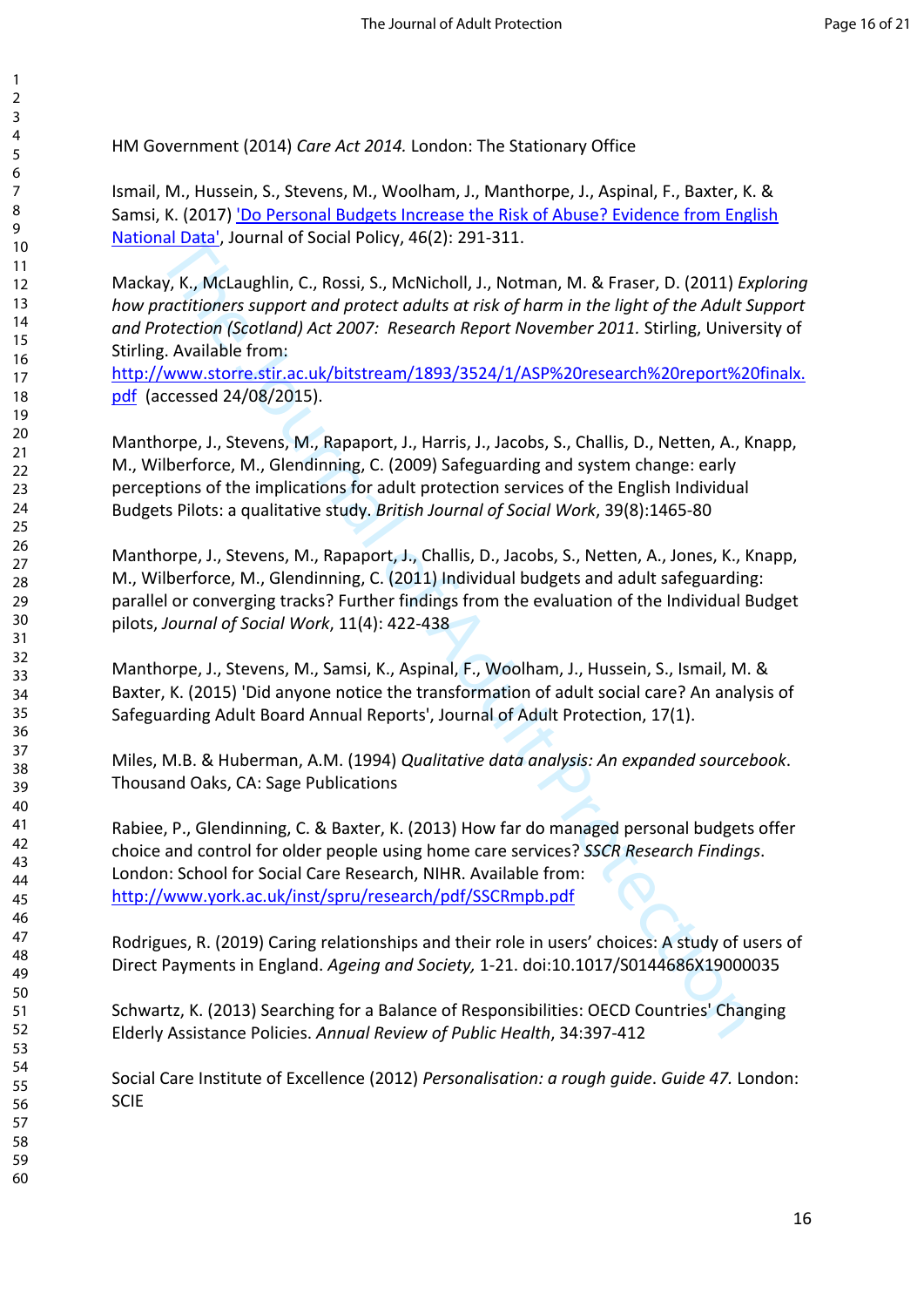| 3                                         |  |
|-------------------------------------------|--|
| 4                                         |  |
| 5                                         |  |
|                                           |  |
| 6                                         |  |
|                                           |  |
| 8                                         |  |
| €                                         |  |
| 10                                        |  |
|                                           |  |
| 1<br>$\mathbf{1}$                         |  |
| $\mathbf{1}$<br>$\overline{2}$            |  |
| 13                                        |  |
| 1<br>4                                    |  |
|                                           |  |
| 15                                        |  |
| 16                                        |  |
| 17                                        |  |
| 18                                        |  |
| 19                                        |  |
|                                           |  |
| 20                                        |  |
| $\overline{21}$                           |  |
| $\overline{2}$<br>$\overline{2}$          |  |
| $\overline{2}$<br>$\overline{\mathbf{3}}$ |  |
|                                           |  |
| $\frac{24}{3}$                            |  |
| 25                                        |  |
| 26                                        |  |
| $^{27}$                                   |  |
| 28                                        |  |
|                                           |  |
| 29                                        |  |
| 30                                        |  |
| $\overline{\textbf{3}}$                   |  |
| $\overline{\mathbf{3}}$<br>$\overline{2}$ |  |
|                                           |  |
| $\overline{\mathbf{3}}$<br>3              |  |
| 34                                        |  |
| 35                                        |  |
| 36                                        |  |
|                                           |  |
| $\overline{\mathbf{3}}$                   |  |
| 38                                        |  |
| 39                                        |  |
| 10                                        |  |
|                                           |  |
| 41                                        |  |
| 42                                        |  |
| 4.<br>ξ                                   |  |
| 44                                        |  |
|                                           |  |
| 45                                        |  |
| 46                                        |  |
| 4                                         |  |
| 48                                        |  |
|                                           |  |
| 49                                        |  |
| 50                                        |  |
| 51                                        |  |
| 5<br>2                                    |  |
| 5.<br>ξ                                   |  |
|                                           |  |
| c<br>54                                   |  |
| c<br>$\overline{\phantom{a}}$             |  |
| 56                                        |  |
| 5                                         |  |
|                                           |  |

  Stevens, M., Glendinning, C., Jacobs, S., Moran, N., Challis, D., Manthorpe, J., Fernadez, J-L., Jones, K., Knapp, M., Netten, A., Wilberforce, M. (2011) Assessing the role of increasing choice in English social care services. *Journal of Social Policy,* 40(2): 257–274

Stevens, M., Manthorpe, J., Hussein, S., Ismail, M., Woolham, J., Samsi, K., Baxter, K. & Aspinal, F. (2014) 'Risk, Safeguarding and Personal Budgets: exploring relationships and identifying good practice', London: NIHR School for Social Care Research.

al, F. (2014) Thisk, Saleguarding and Personal Budgets: exploring relationships and<br>
Mying good practice', London: NIHR School for Social Care Research.<br>
IN, M, Woolham, J., Manthorpe, J., Aspinal, F., Hussein, S., Baxter, Stevens, M., Woolham, J., Manthorpe, J., Aspinal, F., Hussein, S., Baxter, K., Samsi, K. & Ismail, M. (2016) *Implementing safeguarding and personalisation in social work: findings* from practice', Journal of Social Work. 10.1177/1468017316652001

Taylor, S. (2012) 'One participant said…' the implications of quotations from biographical talk. Qualitative Research, 12(4): 388-401

Tyson, A. (2010) *Self-directed support in Hartlepool 2006–2009*. Hartlepool: In Control

Whitfield, D. (2014) The Crisis in Social Care: Deepening the Analysis, in Ferguson, I. & Lavalette, M. (eds) *Critical Debates in Social Work: Adult Social Care.* Bristol: Policy Press. pp 49-54

Willis, R., Khambhaita,P., Pathak, P. & Evandrou, A. (2016) Satisfaction with social care services among South Asian and White British older people: the need to understand the system. *Ageing and Society*, 36(7):1364-1387

Woolham, J. & Benton, C. (2012) The Costs and Benefits of personal budgets for older people: evidence from a single local authority. *British Journal of Social Work*, 43(8): 1472- 

Woolham, J., Steils, N., Daly, G., & Ritters, K. (2018) The impact of personal budgets on unpaid carers of older people. Journal of Social Work, 18(2): 119–141.

Yin, R. (2003) *Case Study Research: Design and Methods*. 3rd edn. Thousand Oaks, CA: Sage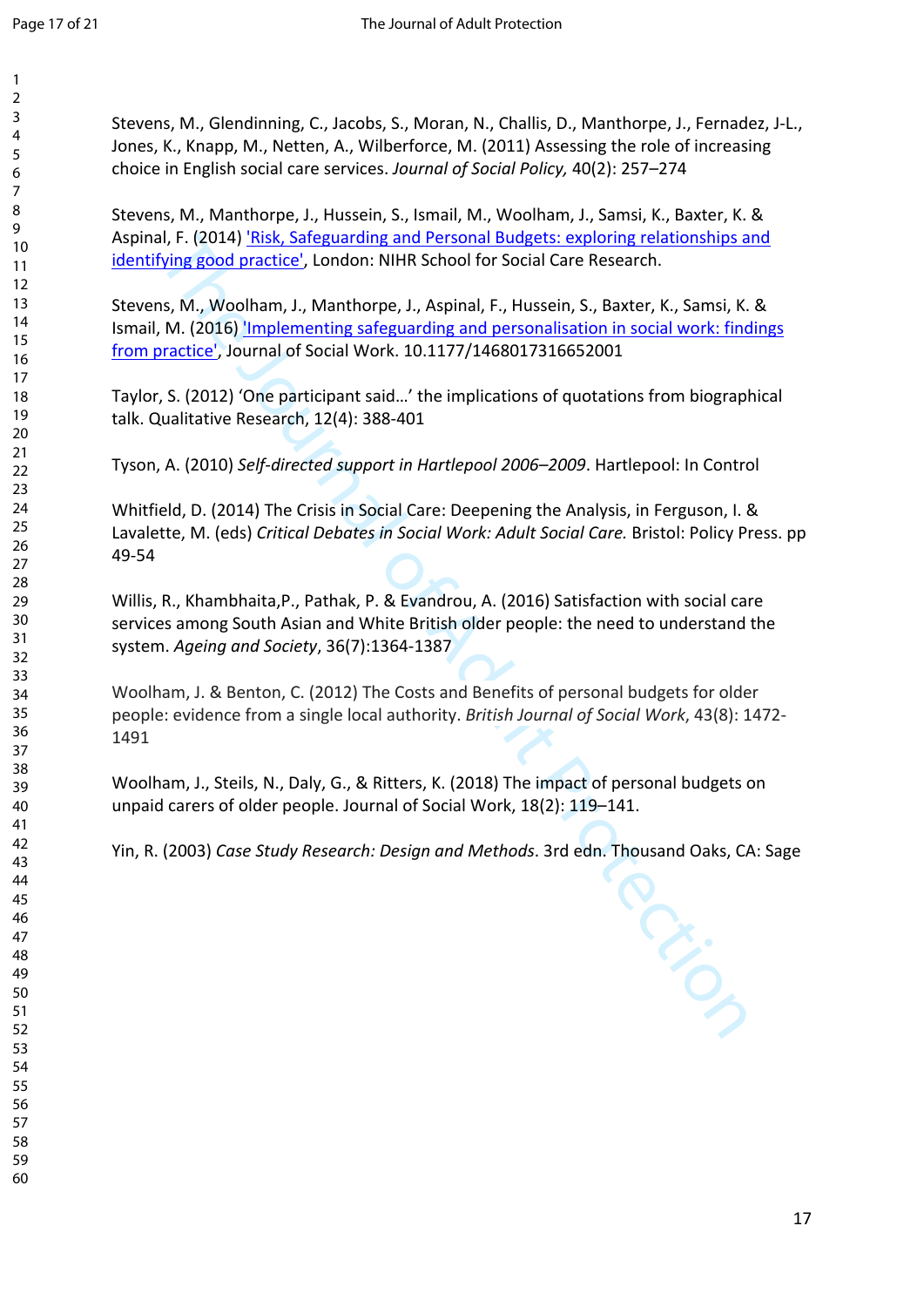# Tables to be inserted

## *Table 1: Service user sample, responses and participation*

| Local council                                | <b>Number</b> |                  |                     |                     |
|----------------------------------------------|---------------|------------------|---------------------|---------------------|
|                                              | Identified    | <b>Responses</b> | <b>Budget</b>       | <b>Proxy budget</b> |
|                                              | sample        | received         | holders             | holders             |
|                                              |               |                  | interviewed         | interviewed         |
| Metropolitan authority (1)                   | 50            | $\overline{7}$   | 5                   | $\mathbf 1$         |
| Shire county (2)                             | $0*$          |                  |                     |                     |
| Unitary (3)                                  | 50            | 8                | $\overline{7}$      | $\pmb{0}$           |
| *prior to assessing current 'crisis' status. | UMBON         | IR MARIA         | $\hat{O}_{\lambda}$ |                     |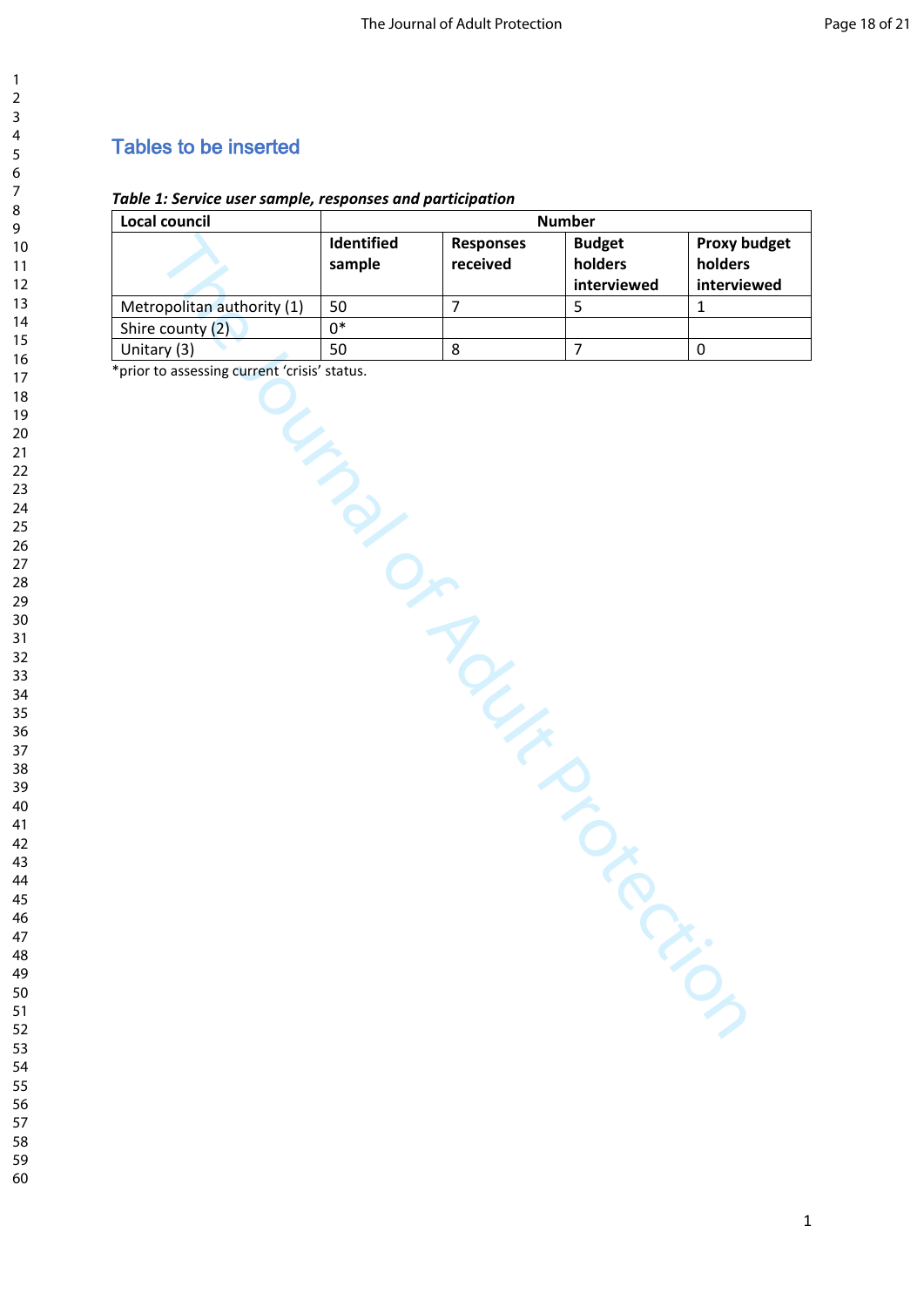| 2                            |
|------------------------------|
|                              |
| 3                            |
| 4                            |
| 5                            |
| 6                            |
|                              |
|                              |
| 8                            |
| 9                            |
|                              |
| 10                           |
| 1<br>1                       |
| $\overline{2}$<br>1          |
| 3<br>1                       |
| 4<br>1                       |
|                              |
| 15                           |
| 16                           |
| 7<br>1                       |
|                              |
| 18                           |
| 19                           |
| 20                           |
| $\overline{21}$              |
|                              |
| $\overline{2}$               |
| $^{23}$                      |
| 24                           |
| 25                           |
|                              |
| 26                           |
| 27                           |
| 28                           |
| 29                           |
|                              |
| 30                           |
| $\overline{\textbf{3}}$      |
| 32                           |
| 3<br>$\overline{\mathbf{3}}$ |
|                              |
| 34                           |
| 35                           |
| 36                           |
|                              |
| 37                           |
| 38                           |
| 3                            |
| 40                           |
|                              |
| 41                           |
| 42                           |
| 4.<br>ξ                      |
| 44                           |
|                              |
| 45                           |
| 46                           |
| 47                           |
| 48                           |
|                              |
| 49                           |
| 50                           |
| 51                           |
| 52                           |
|                              |
| 5.<br>ξ                      |
|                              |
| 54                           |
|                              |
| 55                           |
| 56<br>57                     |

 

| Table 2: Participant demographics, support needs and safeguarding concerns |  |  |  |  |
|----------------------------------------------------------------------------|--|--|--|--|
|----------------------------------------------------------------------------|--|--|--|--|

| Demographic*                                                                             |                                                                           | <b>Number</b>  | <b>Total</b> |
|------------------------------------------------------------------------------------------|---------------------------------------------------------------------------|----------------|--------------|
| Gender                                                                                   | Male                                                                      | $6***$         |              |
|                                                                                          | Female                                                                    | 6              | 12           |
| Age range                                                                                | 25-40                                                                     | 3              |              |
|                                                                                          | 41-50                                                                     | $\overline{2}$ |              |
|                                                                                          | 51-60                                                                     | $\mathbf{1}$   |              |
|                                                                                          | $61+$                                                                     | $6***$         | 12           |
| <b>Disability</b>                                                                        | Physically disabled                                                       | 5              |              |
|                                                                                          | Learning disabled                                                         | $\overline{2}$ |              |
|                                                                                          | Physically & learning disabled                                            | $\overline{2}$ |              |
|                                                                                          | Physically disabled & mental health problems                              | $\mathbf{1}$   | $10***$      |
| <b>Ethnicity</b>                                                                         | <b>White British</b>                                                      | $11**$         |              |
|                                                                                          | White & Black African                                                     | $\mathbf{1}$   | 12           |
| only the categories participants selected are reported<br>**includes proxy budget holder | *** proxy budget holder not disabled & one participant declined to answer |                |              |
|                                                                                          | Y Ly                                                                      |                |              |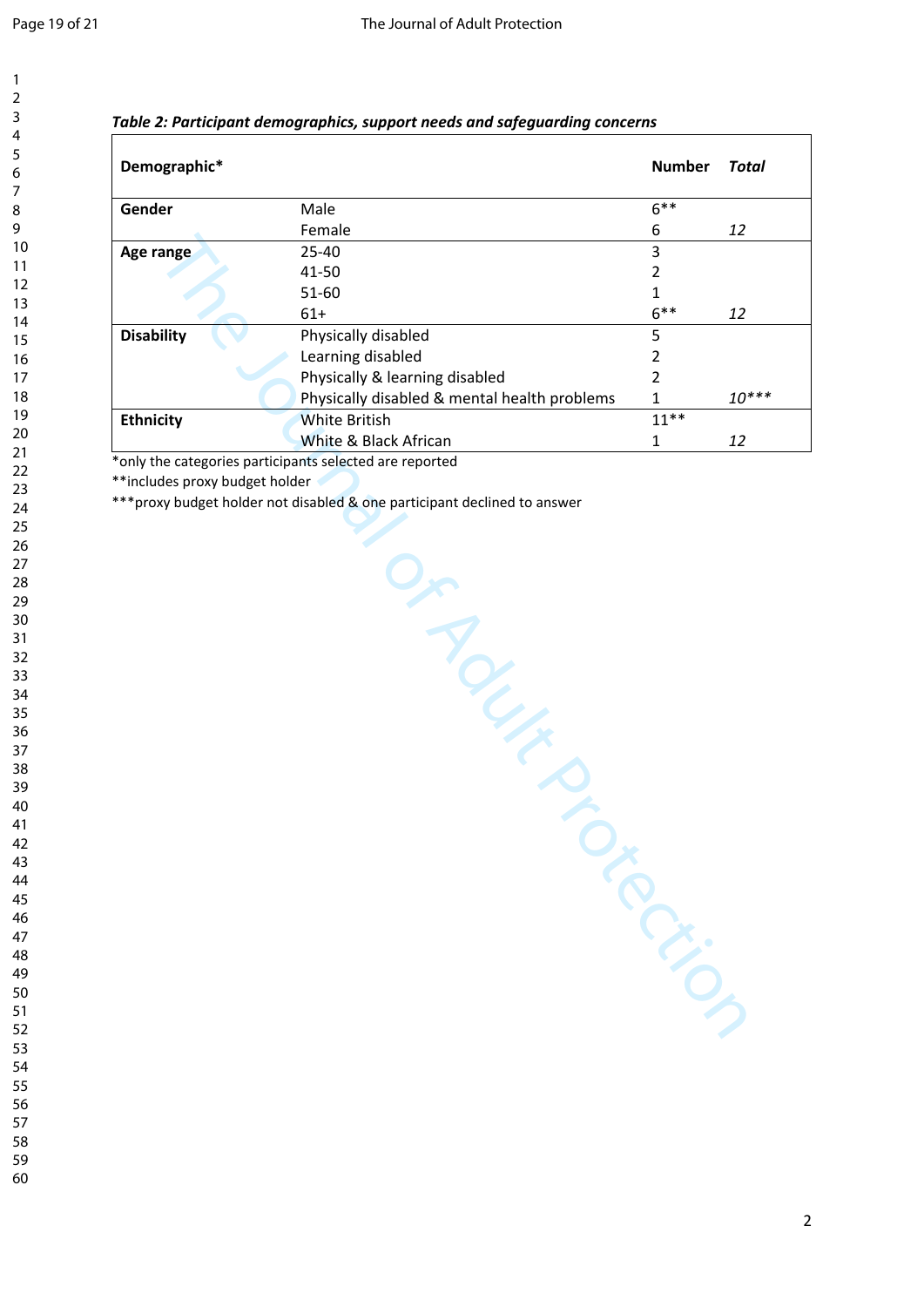### *Table 3: Types of safeguarding concern reported*

| <b>Safeguarding category</b>      | Number of people reporting |
|-----------------------------------|----------------------------|
|                                   | this type of abuse*        |
| Financial abuse                   | 6                          |
| Physical abuse and intimidation   | 5                          |
| Quality of care related           | 9                          |
| Sexual abuse                      | $\mathbf{1}$               |
| Participant putting self & others | $\mathbf{1}$               |
| at risk                           |                            |
| Not aware of any safeguarding     | $\mathbf{1}$               |
| issues                            |                            |
| LIND OF                           | Roup                       |